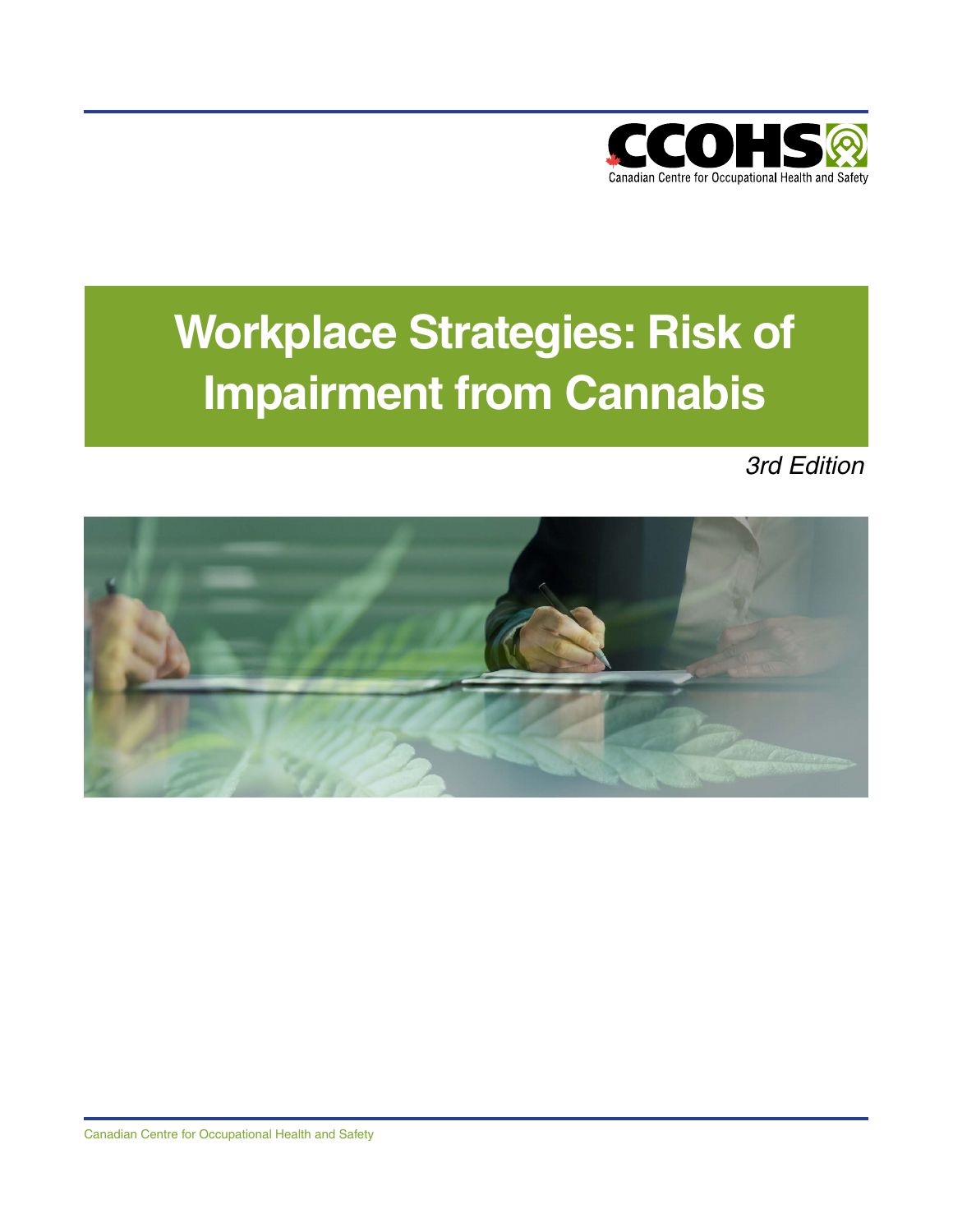

**Workplace Strategies: Risk of Impairment from Cannabis –** *3rd edition*

September 2018 DSS: CC273-2/18-5E-PDF ISBN: 978-0-660-27691-5

Acknowledgement: CCOHS thanks the Canadian Human Rights Commission for their assistance and guidance.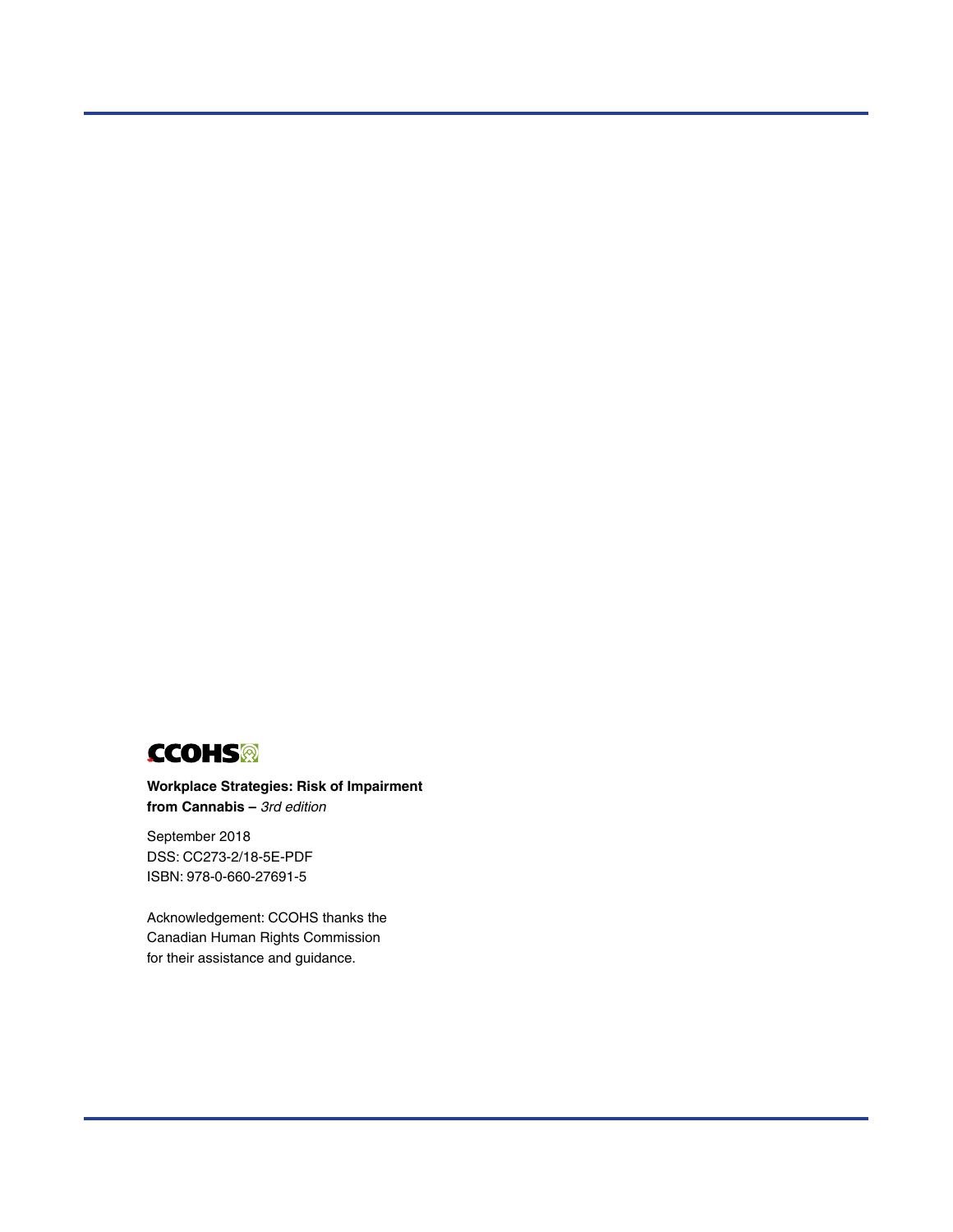# **CONTENTS**

| Experiences of Other Jurisdictions that have Decriminalized          |  |
|----------------------------------------------------------------------|--|
|                                                                      |  |
|                                                                      |  |
|                                                                      |  |
|                                                                      |  |
|                                                                      |  |
|                                                                      |  |
|                                                                      |  |
|                                                                      |  |
|                                                                      |  |
| How to Test for Presence of Cannabis in the Body  11                 |  |
|                                                                      |  |
|                                                                      |  |
|                                                                      |  |
|                                                                      |  |
|                                                                      |  |
|                                                                      |  |
|                                                                      |  |
|                                                                      |  |
|                                                                      |  |
|                                                                      |  |
| Supportive Medical Information for Accommodation 21                  |  |
|                                                                      |  |
|                                                                      |  |
|                                                                      |  |
|                                                                      |  |
|                                                                      |  |
|                                                                      |  |
|                                                                      |  |
| Comprehensive Workplace Health Policy and Program 26                 |  |
|                                                                      |  |
|                                                                      |  |
| Appendix A: Sample Workplace Policy Regarding Impairment  28         |  |
| Appendix B: Sample Tool - Reporting Suspected Impairment 29          |  |
| Appendix C: Sample Tool - Responding to Suspected Impairment Form 30 |  |
| Appendix D: Sample Tool - Accommodation Policy and Procedures 31     |  |
|                                                                      |  |
|                                                                      |  |
|                                                                      |  |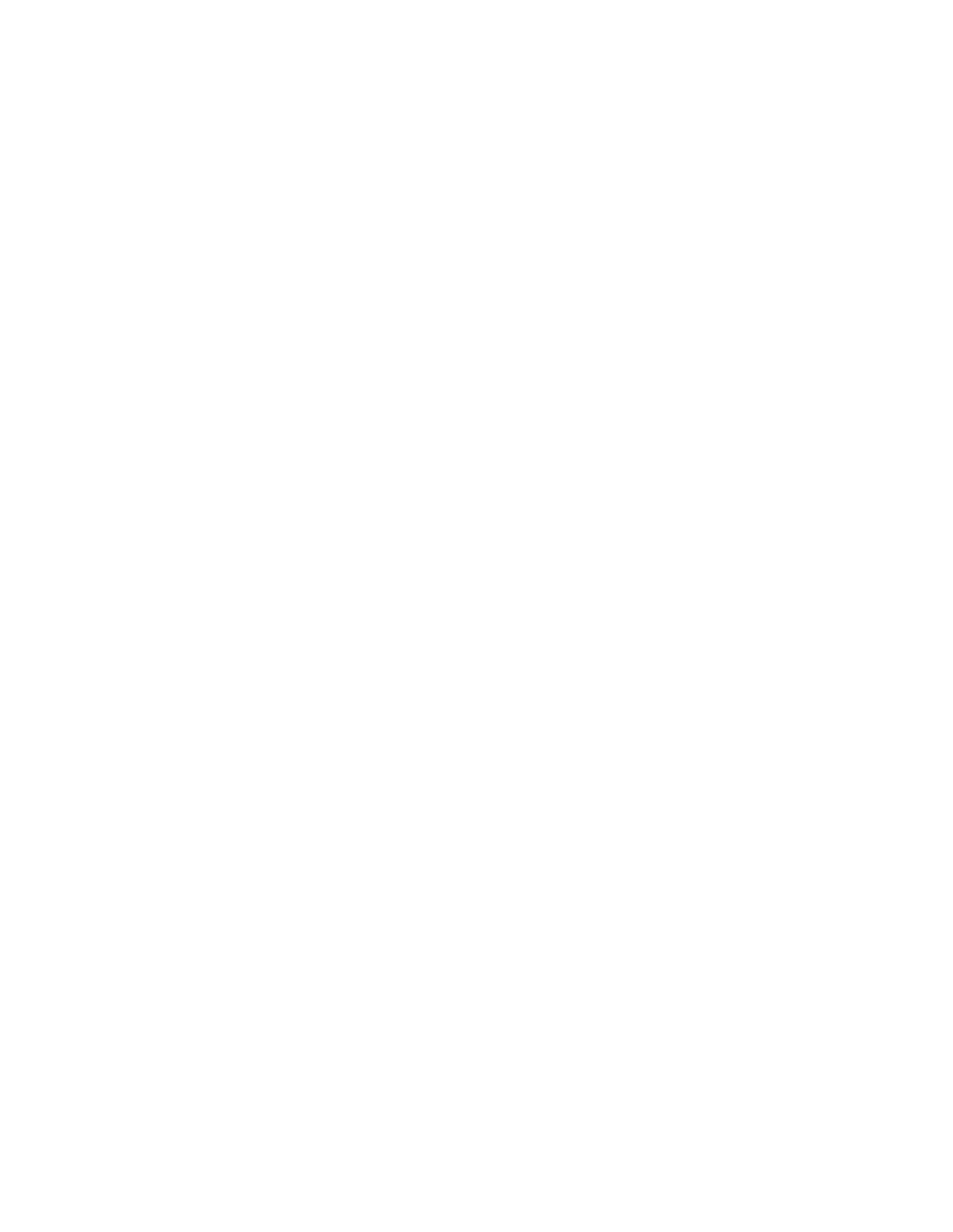# **EXECUTIVE SUMMARY**

<span id="page-4-0"></span>Impairment in the workplace can have severe consequences. There are many sources of impairment such as fatigue, life stresses, use of drugs (over the counter, prescription, illicit), consumption of alcohol, etc. This publication discusses the implications associated with the use of cannabis for both therapeutic and recreational purposes. The key steps to reducing the impact of impairment on the workplace are to have appropriate policy and response mechanisms in place, to provide clear guidance to all workplace parties, and to apply workplace policies and programs using a fair and consistent approach.

This publication presents information and recommendations for employers, employees, and others interested in workplace health and safety including how to:

- address the potential for impairment as part of a hazard assessment,
- establish a concise policy and program on the use of any substance that can cause impairment,
- determine the actions the workplace will take regarding impairment,
- implement accommodation practices where necessary (including for therapeutic needs, substance dependence or disability due to substance dependence), and
- create a supportive healthy and safe workplace.

In Canada, workplace drug testing is generally considered to be discriminatory on the basis of disability and perceived disability under human rights legislation. Substance testing should only be considered for safety sensitive positions and on a case-by-case basis. Employers must provide training to supervisors and employees on the impact of impairment, and how to recognize and respond to possible signs of impairment.

#### **Notes:**

- 1. CCOHS does not endorse the use of, nor make a moral statement, about the use of cannabis.
- 2. This document does not refer to any jurisdiction specific occupational health and safety legislation or to any human rights legislation. Where recommendations are made, they are intended as good or promising practices. For legal interpretation, contact the relevant jurisdiction or body.
- 3. This document does not directly address any methods used for determining impairment (e.g., testing methods).
- 4. In the case of a unionized environment, always reference collective agreements and seek advice from union representatives.
- 5. This document does not address any possible health and safety concerns for those who manufacture or sell cannabis.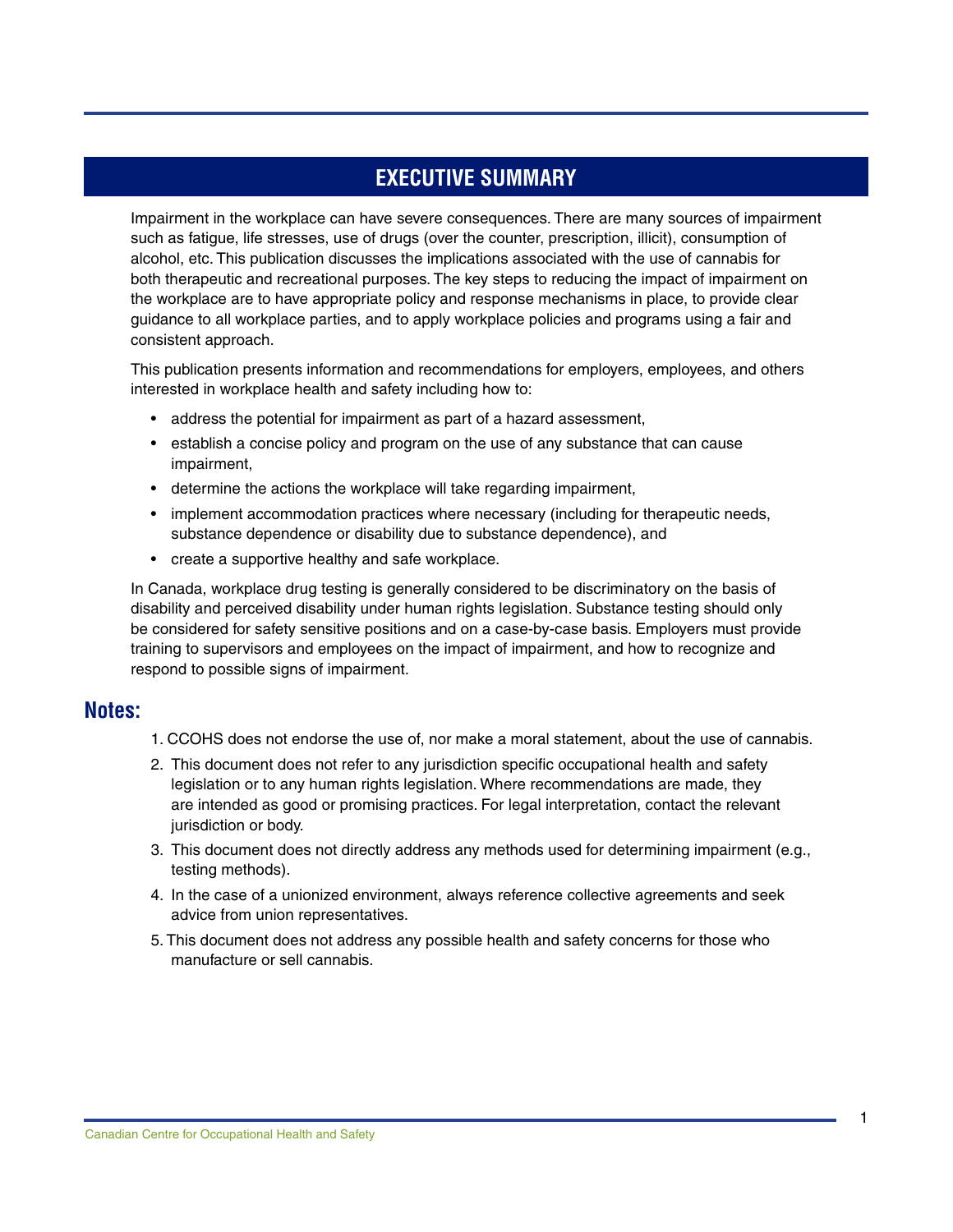#### <span id="page-5-0"></span>**Definitions**

**Disability** – While there is not one single definition used across jurisdictions or industries, disability can be defined as: Any previous or existing mental or physical disability and includes disfigurement and previous or existing dependence on alcohol or a drug. (*Canadian Human Rights Act*, 1985)

**Discrimination** – An action or a decision that treats a person or a group negatively for reasons such as their race, age or disability. (Canadian Human Rights Commission (CHRC), (2013))

**Impairment** – While not formally defined by the Canadian Human Rights Commission in "Impaired at Work: A Guide to Accommodating Substance Dependence" (CHRC, 2017), the appearance of impairment at work is described as: "(e.g. odor [sic] of alcohol or drugs, glassy or red eyes, unsteady gait, slurring, poor coordination)."

**Safety sensitive positions** – While there is not one single definition used across jurisdictions or industries, the Canadian Human Rights Commission (2017) defines a safety-sensitive position as one which "if not performed in a safe manner, can cause direct and significant damage to property, and/or injury to the employee, others around them, the public and/or the immediate environment".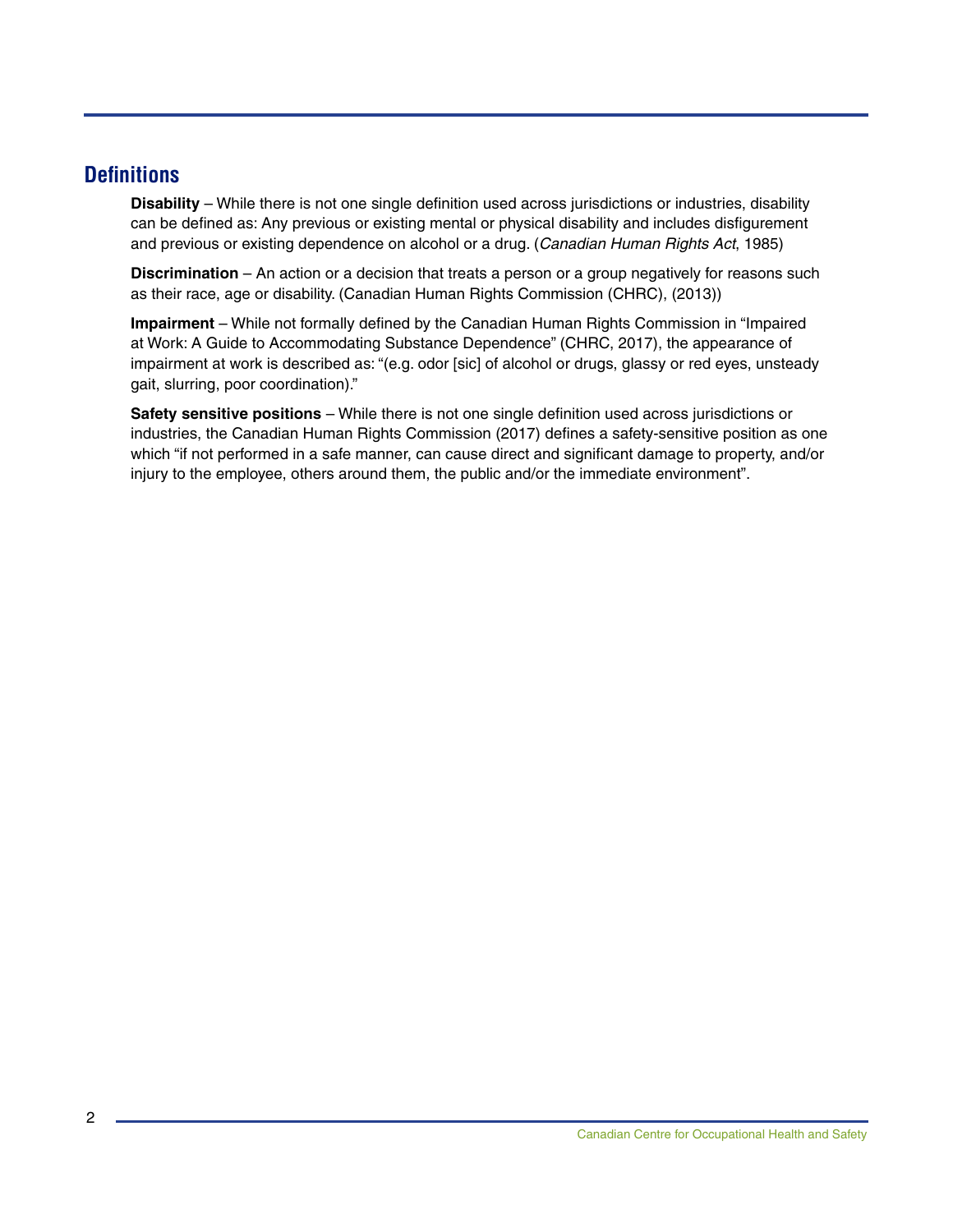# **INTRODUCTION**

<span id="page-6-0"></span>Cannabis, also referred to as marijuana/marihuana, weed, pot, grass, and many other terms, is a tobacco-like greenish or brownish material consisting of the dried flowering, fruiting tops, and leaves of plants from the *Cannabis* family.

The use of cannabis as a therapeutic treatment has been legal in Canada as of 2001. The sale, possession, and use of recreational cannabis is legal in Canada as of October 17, 2018.

This publication presents information and recommendations on the impact of legalization for employers, employees, and others interested in workplace health and safety. Employers have the duty to assess each situation and determine the effect on the workplace, and the possibility of fulfilling the duty to accommodate in terms of therapeutic use and disability due to substance dependence.

#### **Background**

The World Health Organization (2016) states "Cannabis is globally the most commonly used psychoactive substance under international control. In 2013, an estimated 181.8 million people aged 15-64 years used cannabis for nonmedical purposes globally."

The Government of Canada (2015) states that a UNICEF report published in 2013 ranked Canada highest amongst all nations in terms of rates of cannabis use among youth.

The Centre for Addiction and Mental Health (2014) states: "Canada has one of the highest rates of cannabis use in the world. More than 40% of Canadians have used cannabis in their lifetime and about 10% have used it in the past year. No other illegal drug is used by more than 1% of Canadians every year." The Canadian Tobacco, Alcohol and Drugs Survey from 2015 (as published in 2017) reports similar statistics that over 44% have used cannabis in their lifetime, and over 12% have used it in the past year.

### **Experiences of Other Jurisdictions that have Decriminalized or Legalized Cannabis**

Within a legal context, "decriminalization" means that it is illegal to use or possess cannabis, for example, but some criminal charges are replaced by fines or other penalties (e.g., a person may be fined for having a small quantity on their person versus being jailed). Legalization of a substance is different. "Legalization" includes allowing certain amounts to be held and grown by a person, and includes the government's ability to licence, regulate, and tax both the products and sale locations.

While approximately 20 countries have decriminalized cannabis, the jurisdictions that have formally legalized cannabis for recreational purposes are the country of Uruguay, and within the United States of America, the jurisdictions of Colorado, Alaska, Oregon, Washington, Maine, Nevada, Massachusetts, Vermont, California, and the District of Columbia (as of July 2018).

In Canada, the impact on the workplace of legal use of recreational cannabis is unknown. Legalization will not necessarily change existing workplace policies, but it is generally felt that, at least initially, more people may use cannabis in a regulated market for adult use.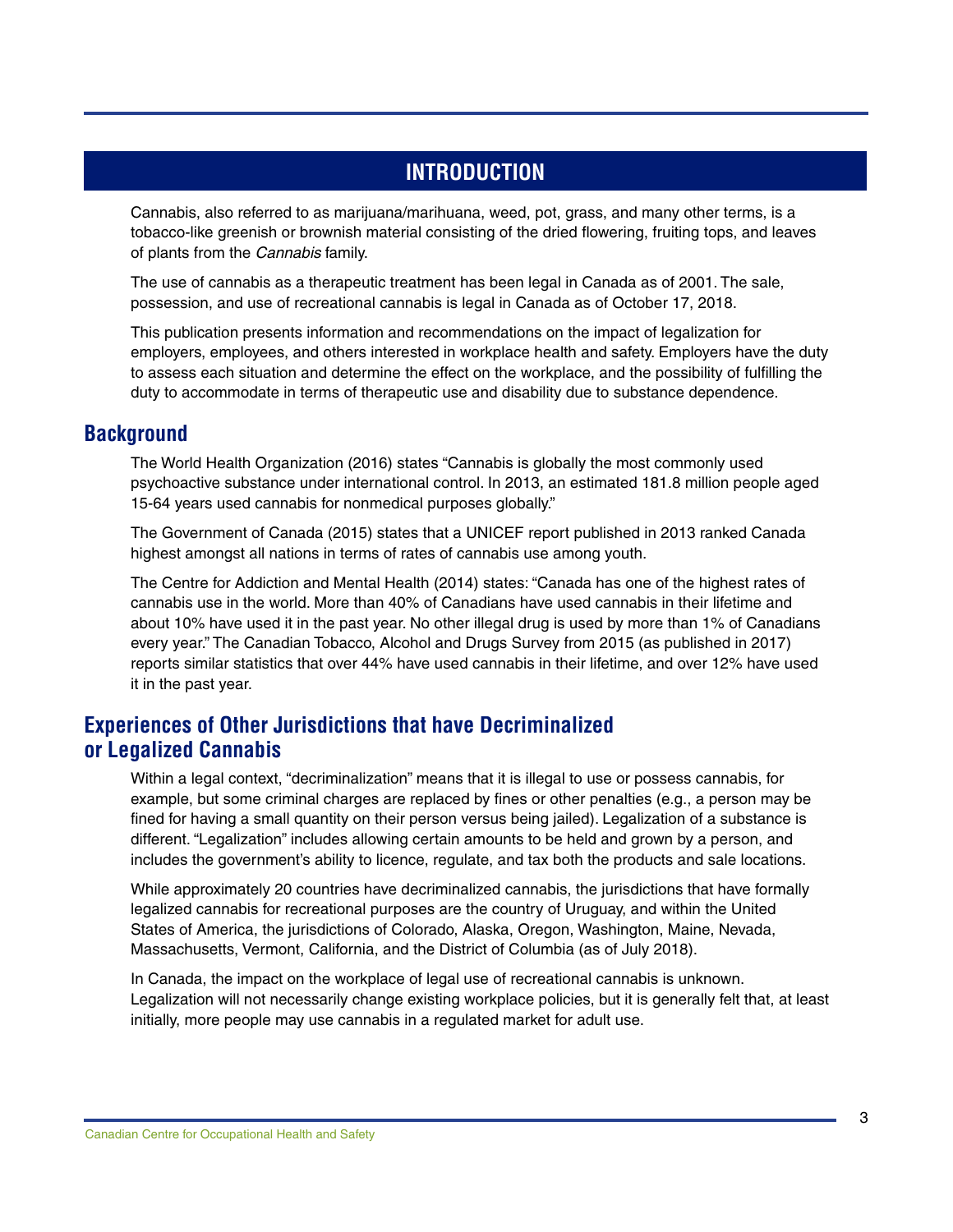# **HEALTH EFFECTS FROM CANNABIS**

#### <span id="page-7-0"></span>**Composition of Cannabis**

Cannabis contains hundreds of chemical substances, among which over 100 are known cannabinoids. Cannabinoids are a class of chemical compounds that act on receptors in cells in the brain and body. Delta-9-tetrahydrocannabinol (THC) is the most studied component of cannabis and is the chemical responsible for the psychoactive effect or "high". Another key component, cannabidiol (CBD) may be useful in treating treatment-resistant epilepsy in children and adults. CBD does not produce a high. Some low THC strains have been used in patients with chronic pain who do not want the psychoactive effect (Goldsmith et al., 2015).

Cannabis is most often inhaled as smoke as a dried herbal product, either alone or as a concentrate mixed with tobacco, but it can also be vaporized. The flower of the cannabis plant can be made into a variety of products, including:

- dried herbal material (i.e., "marijuana"),
- oil (e.g., "hash oil"),
- hash (i.e., compressed resin),
- concentrates (e.g., "shatter"), or
- foods and beverages containing extracts of cannabis (Government of Canada, 2015).

Cannabis can also be ingested by pill form or in food, or absorbed through the skin via creams, salves, or skin patches.

#### **Impairment Effects on the Body**

When inhaling cannabis, the chemicals in the smoke pass from the lungs into the blood, which carries the chemicals throughout the body and to the brain. The effects of cannabis are delayed if it is ingested instead of smoked, because the chemicals must first pass through the digestive system.

Users have varying sensitivity to the effects of THC. Regardless of method of consumption, the effects are the same. According to Health Canada (2016a), effects may include:

- dizziness, drowsiness, feeling faint or lightheaded, fatigue, headache
- impaired memory and disturbances in attention, concentration and ability to think and make decisions
- disorientation, confusion, feeling drunk, feeling abnormal or having abnormal thoughts, feeling "too high", feelings of unreality, feeling an extreme slowing of time
- suspiciousness, nervousness, episodes of anxiety resembling a panic attack, paranoia (loss of contact with reality), hallucinations (seeing or hearing things that do not exist)
- impairment of motor skills, and perception, altered bodily perceptions, loss of full control of bodily movements, falls
- dry mouth, throat irritation, coughing
- worsening of seizures
- hypersensitivity (worsening of dermatitis or hives)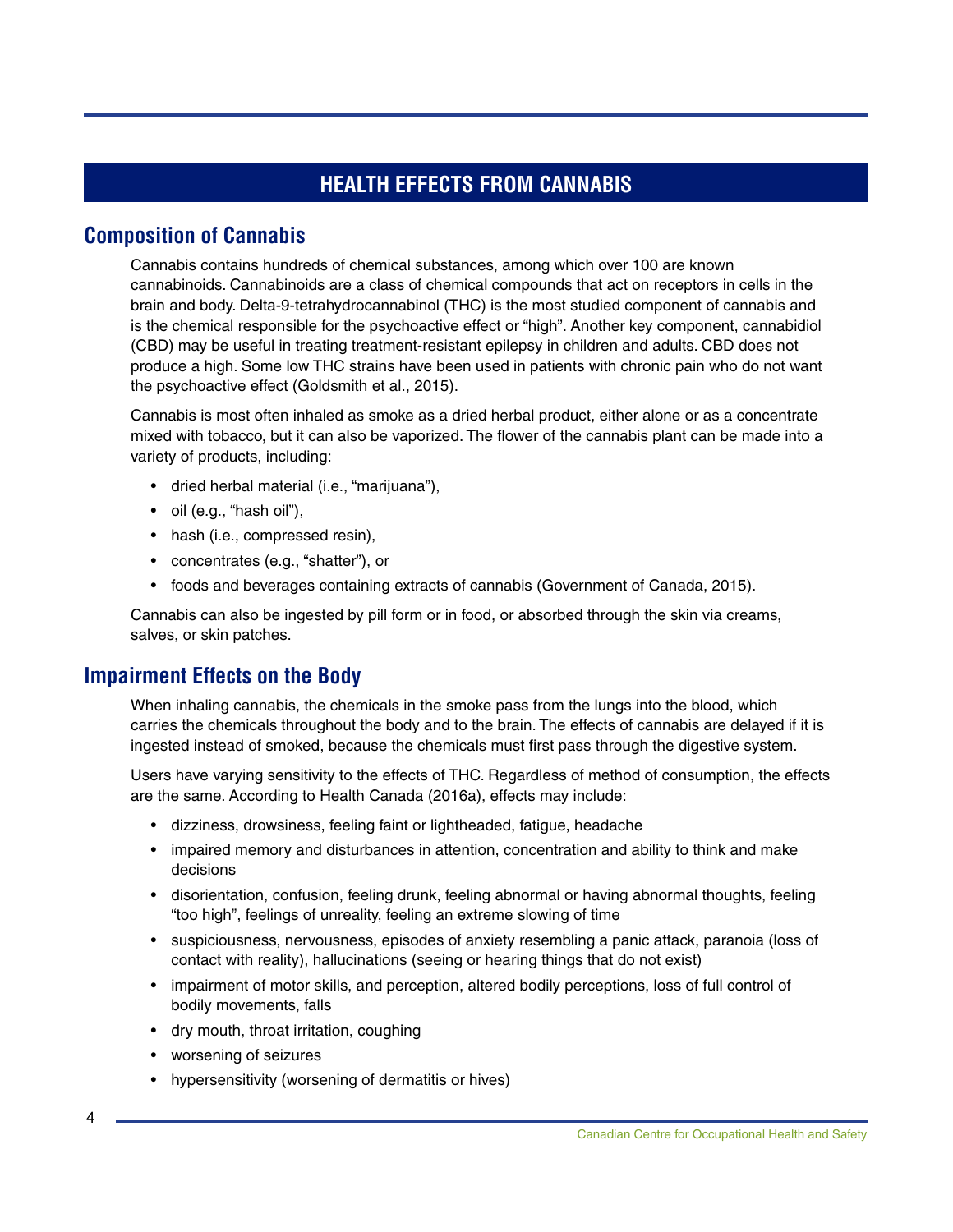- higher or lower blood levels of certain medications
- nausea, vomiting
- fast heartbeat

As Health Canada (2016a) states "Using cannabis or any cannabis product can impair your concentration, your ability to think and make decisions, and your reaction time and coordination. This can affect your motor skills, including your ability to drive. It can also increase anxiety and cause panic attacks, and in some cases cause paranoia and hallucinations." These effects have been noted to last as long as 24 hours. The National Academies of Sciences, Engineering and Medicine (2017) report that there is moderate evidence of a statistical association between cannabis use and the impairment in the cognitive domains of learning, memory and attention (acute cannabis use).

Effects of cannabis for an average user and average dose will vary. Health Canada (2016b) states:

"Patients with no prior experience with cannabis and initiating such therapy for the first time are cautioned to begin at a very low dose (e.g. 1 mg THC) and to immediately stop therapy if unacceptable or undesirable side effects occur."

#### and

"With inhalation (smoking, vaporizing), effects may be felt within a few minutes of dosing and will generally peak within 30 mins. Acute effects generally last between 2 and 4 hours but may be longer (e.g. 24 hours). With oral ingestion (e.g. oils, foods, capsules), acute effects may begin to be felt as quickly as 30 mins and as late as 3 or 4 hours after administration. This variability in timing depends on a number of factors (e.g. amount of food in stomach). It is prudent to wait a minimum of 2 hours between administration of single doses of oral products to avoid possible overdosing. Acute effects generally peak between 3 and 4 hours after dosing and can last up to 8 hours or longer (e.g. 12–24 hours). With topical application, it is not known how long it takes for potential therapeutic effects to appear, nor how long they last. There have been reports of hypersensitivity reactions (e.g. rashes, itching) when skin has come into contact with cannabis."

Similar impairment times are cited by a Joint Guidance Statement of the American Association of Occupational Health Nurses and the American College of Occupational and Environmental Medicine. (Phillips, 2015) The American College of Occupational and Environmental Medicine (ACOEM) also caution that there are few reliable studies, and many studies in the past were conducted when cannabis typically had lower THC concentrations. The American College of Occupational and Environmental Medicine states:

"The majority of studies of impairment related to driving and cognition show return to a generally nonimpaired state within 3 to 6 hours after smoking cannabis among occasional recreational users.",

#### and

"Impaired behavior from acute use differs between occasional users and long-term users. There is good evidence that chronic frequent cannabis users exhibit less impairment from acute THC than do occasional users, but the degree to which impairment is mitigated in safety-sensitive activities is unclear."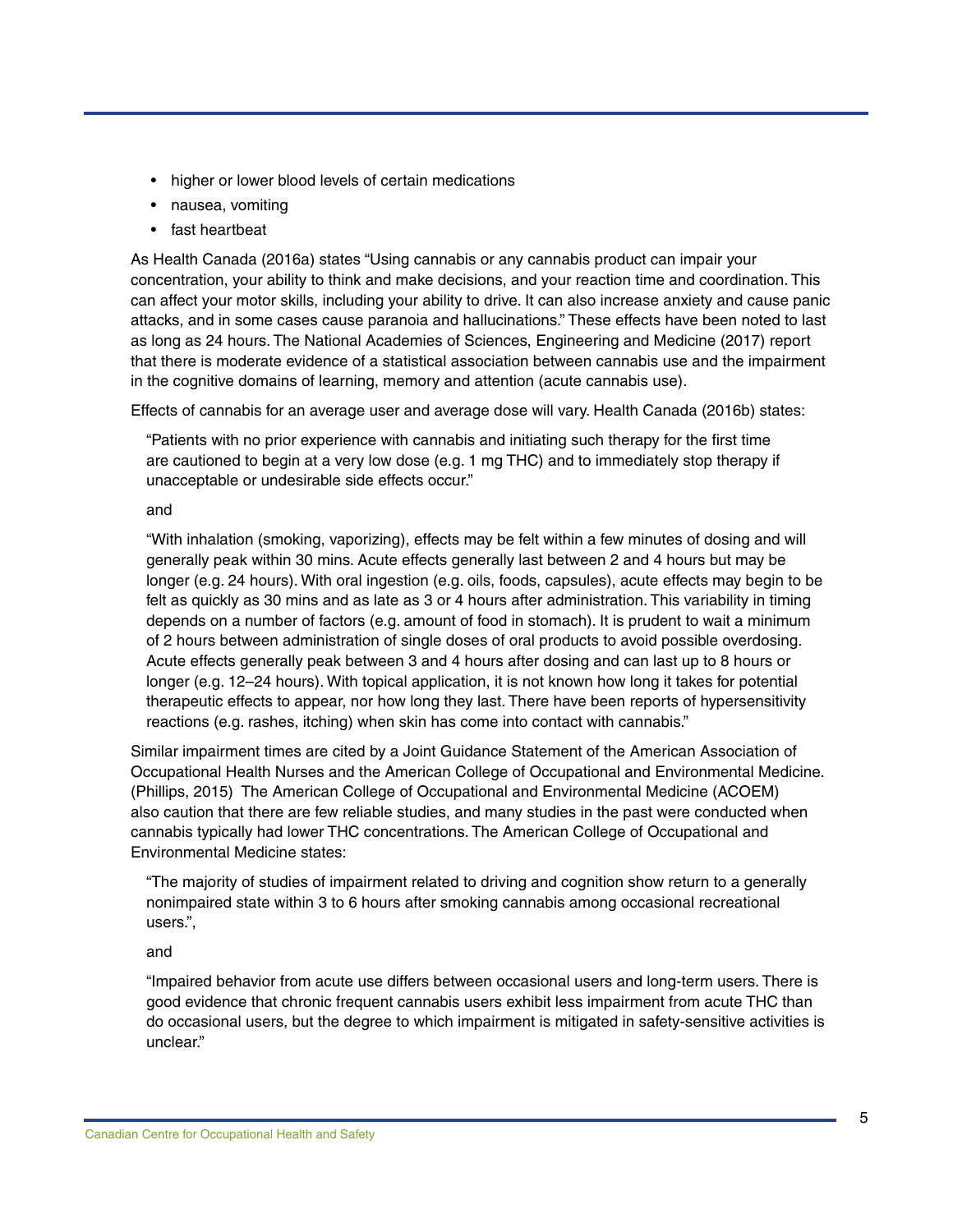<span id="page-9-0"></span>Also noting that the length of time for impairment is unclear is Goldsmith, et al (2015), who state:

"Although definitive conclusions about the acute and lingering effects of the drug have been elusive, there is now a large body of evidence to support the persistence of neurocognitive impairment lasting from hours to weeks."

#### and

"The findings on transportation safety have been generalized through other lines of research. These include tests demonstrating that, at very high dose, the drug causes persistent, negative effects on verbal and visual memory, executive functioning, visuoperception, psychomotor speed, and manual dexterity. This level of use was shown to be associated with decrements in neurocognitive performance even after 28 days of abstinence. This persistence is generally linked to very heavy use of the drug. Although other reports suggest that neurocognitive and withdrawal affects do not extend beyond 25 days, performance and safety could conceivably be compromised even after a several-week period of abstinence."

There is also a significant combination effect when cannabis is consumed with alcohol, leading to a greater level of intoxication and motor control problems than when either substance is consumed alone. (Harris, 2016) Impairment may also be made worse when cannabis is consumed with other central nervous system (CNS) depressants such as benzodiazepines, barbiturates, opioids, antihistamines, or muscle relaxants (Health Canada, 2013).

The National Health Service (NHS) (2016) in the United Kingdom indicates that data from a urine sample for THC reveal the following:

- an occasional or first-time user would probably test positive up to four days after last using
- a frequent user would probably test positive up to ten days after last using
- a very heavy user could test positive up to one to two months after last using

#### **Therapeutic Uses of Cannabis and Cannabinoids**

In an evidence review, the National Academies of Sciences, Engineering and Medicine (2017) report the following conclusions about the therapeutic effects of cannabis and cannabinoids:

Conclusive or substantial evidence that cannabis or cannabinoids are effective for:

- the treatment of chronic pain in adults
- as antiemetics (drugs taken to prevent or treat nausea and vomiting) in the treatment of chemotherapy-induced nausea and vomiting (oral cannabinoids)
- for improving patient-reported multiple sclerosis spasticity symptoms (oral cannabinoids)

Moderate evidence that cannabis or cannabinoids are effective for:

• improving short-term sleep outcomes in individuals with sleep disturbance associated with obstructive sleep apnea syndrome, fibromyalgia, chronic pain, and multiple sclerosis (cannabinoids, primarily nabiximols)

Limited evidence for:

- increasing appetite and decreasing weight loss associated with HIV/AIDS (cannabis and oral cannabinoids)
- improving clinician-measured multiple sclerosis spasticity symptoms (oral cannabinoids)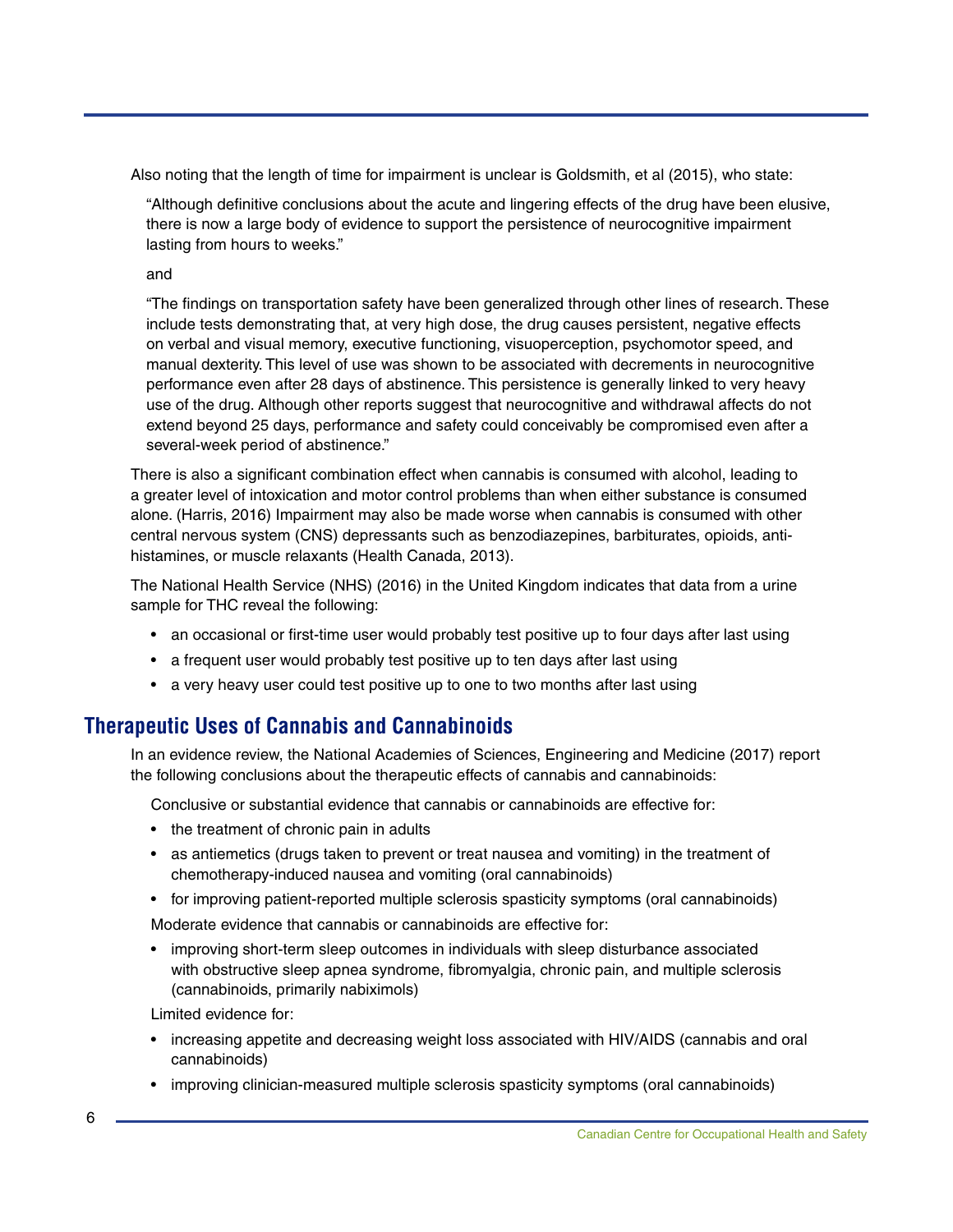- improving symptoms of Tourettes syndrome (THC capsules)
- improving anxiety symptoms, as assessed by a public speaking test, in individuals with social anxiety disorders (cannabiniol)
- improving symptoms of post traumatic stress disorder (nabilone; a single, small fair quality trial)

The National Academies of Sciences, Engineering and Medicine (2017) also report that there is substantial evidence of a statistical association between cannabis smoking and:

- worsening respiratory symptoms and more frequent chronic bronchitis episodes (associated with long-term cannabis smoking),
- increased risk of motor vehicle crashes,
- maternal cannabis smoking and lower birth weight of offspring, and
- development of schizophrenia and other psychoses, with the highest risk among the most frequent users.

In Canada, commercial production and distribution of cannabis for therapeutic purposes is regulated under the Federal *Access to Cannabis for Medical Purposes Regulations* (SOR/2016-230). However, as Health Canada (2016a) states "There is no scientifically defined dose of cannabis for any specific medical condition." and "Dosing remains highly individualized and relies greatly on titration (i.e., finding the right dose where potential therapeutic effects are maximized while adverse effects are minimized). The current available information suggests most individuals use less than 3 grams daily of dried marijuana, whether that amount is taken orally, inhaled, or a combination of both."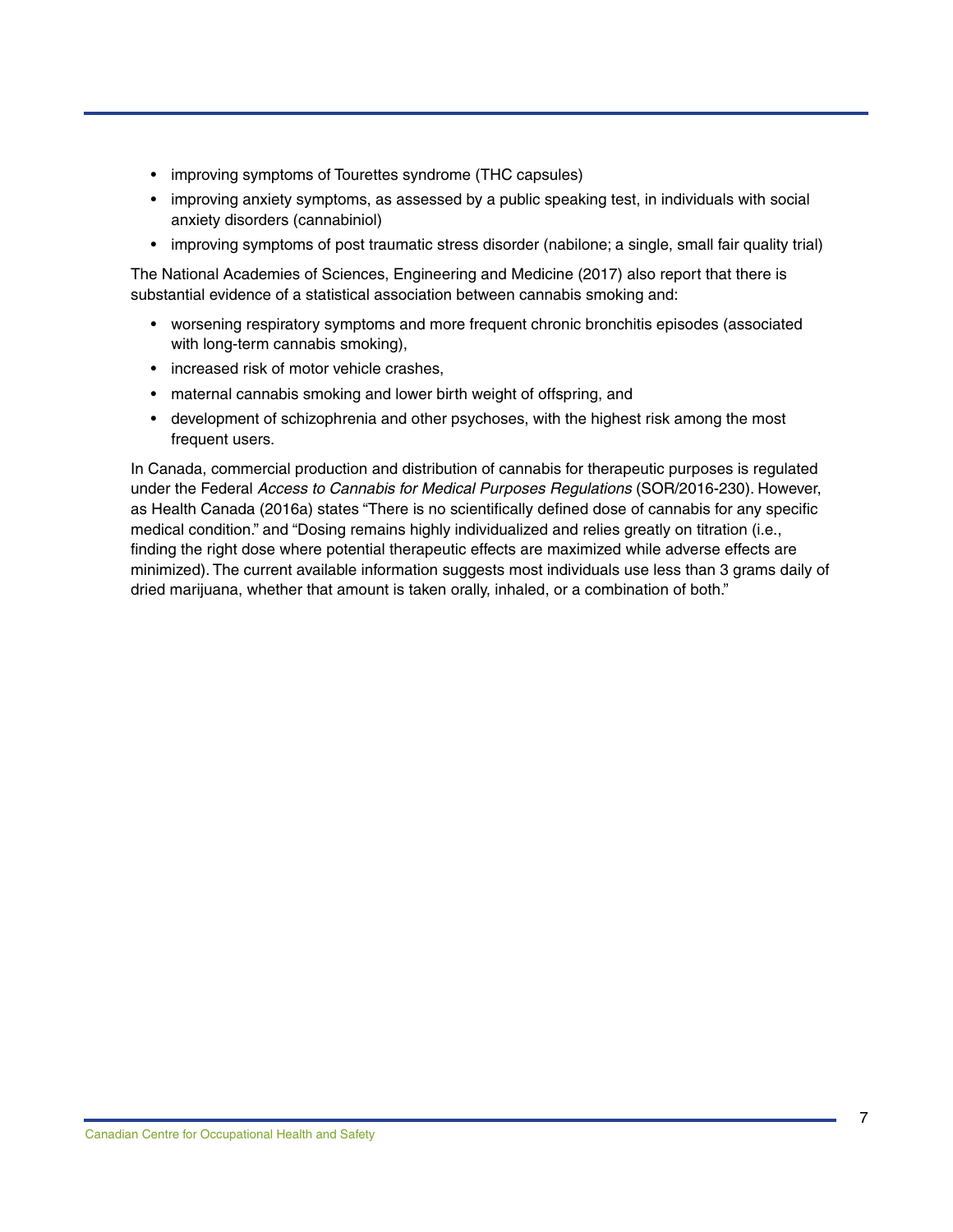# **LEGISLATIVE REQUIREMENTS**

#### <span id="page-11-0"></span>**Health and Safety**

As per occupational health and safety legislation across Canada, employers have a duty to provide a safe work environment and take all reasonable precautions to protect the health and safety of employees and others in the workplace. This duty is known as due diligence. Due diligence is the level of judgement, care, prudence, determination and activity that a person would reasonably be expected to do under particular circumstances. Reasonably practicable has been described by the Labour Program (Canada) as taking precautions that are not only possible, but that are also suitable or rational, given the particular situation. Determining what should be done is usually done on a case by case basis. This concept is similar in other jurisdictions.

In addition to legislation regarding the recreational use by the general public, workplaces should consult with the government agency responsible for occupational health and safety in their jurisdiction.

For example, some jurisdictions specifically include provisions about impairment in their legislation (current as of August 2018):

- workers must inform employers of any impairment (British Columbia, Yukon)
- workers must not enter or remain at work while impaired (British Columbia, Yukon, Newfoundland)
- others have industry-specific (e.g., mining, diving, transportation) provisions (Saskatchewan, Manitoba, Ontario, Northwest Territories, Nunavut, Federal)

To exercise due diligence, an employer should work with the health and safety committee to create and implement a plan that identifies all possible workplace hazards, including the impacts of possible impairment, and carries out the appropriate corrective action to prevent incidents or injuries.

### **Human Rights**

If an employee has a diagnosed medical condition or disability, employers have the duty to accommodate that individual.

First, as with any diagnosed medical condition or treatment plan, if an employee self-discloses or if it is determined that they are taking medications (including cannabis for therapeutic reasons) that may cause impairment or result in diminished functionality, the employer has a duty to accommodate.

Second, under the Canadian Human Rights Act dependence on drugs and or alcohol – referred to as substance dependence – is classified as a disability. This disability means employers have a duty to accommodate employees with a substance dependence or who have been prescribed medicinal cannabis to the point of undue hardship. For example, the employee with a substance dependence disability should be accommodated, such as being permitted to do their job (or assigned to other work as appropriate) while they are seeking treatment for their dependence.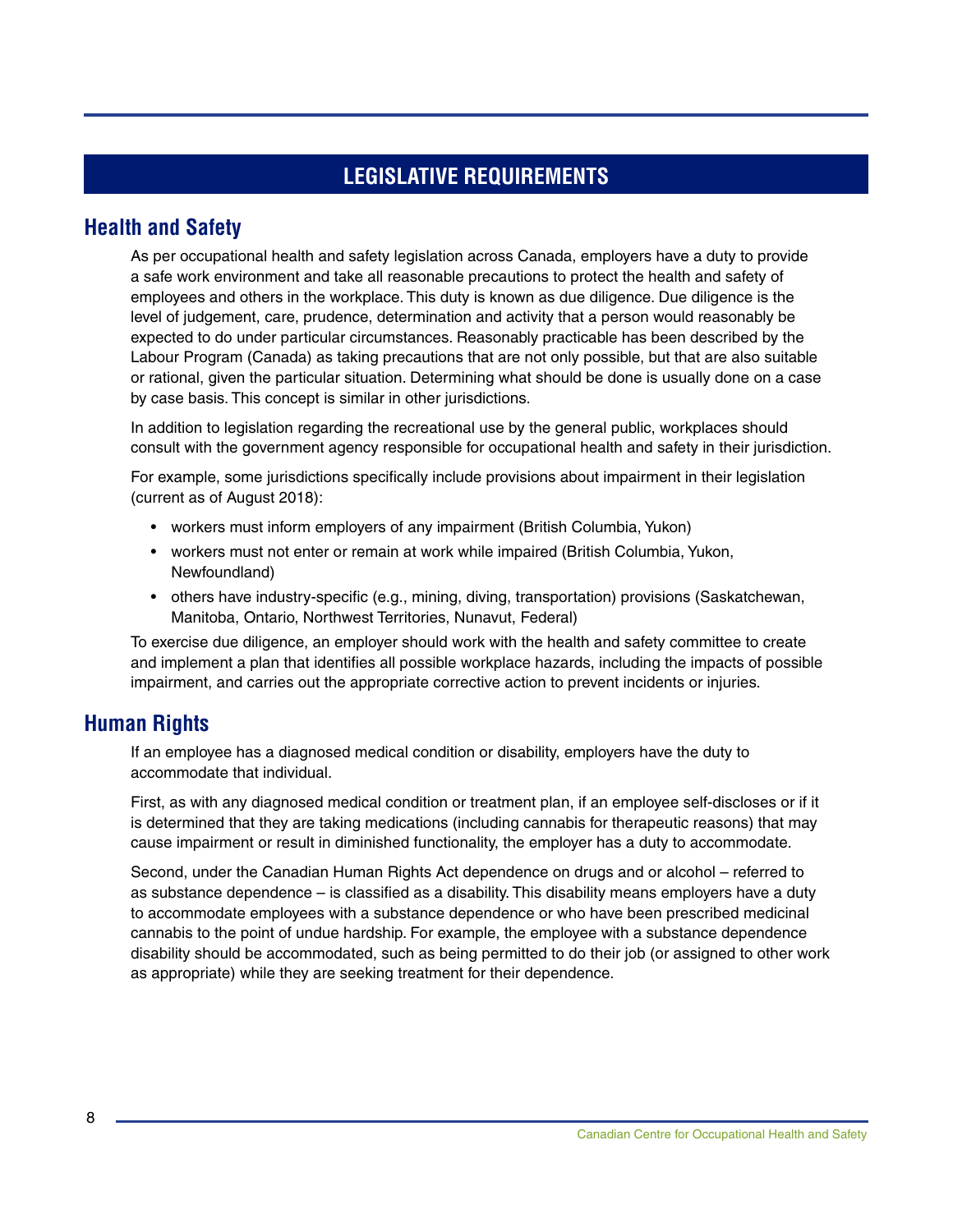Accommodation must be attempted. Employers must be able to prove undue hardship and demonstrate quantifiably that they have taken all reasonable measures to provide accommodation. To demonstrate undue hardship, consideration would be given to:

- the cost of the accommodation (e.g., so substantial that the accommodation would alter the essential nature of the enterprise)
- the change to the structure/organization of work (e.g., so significant that the change would substantially affect the organization's viability)
- the resulting risk to health or safety

As there is not a standard definition of undue hardship, each case would be assessed independently.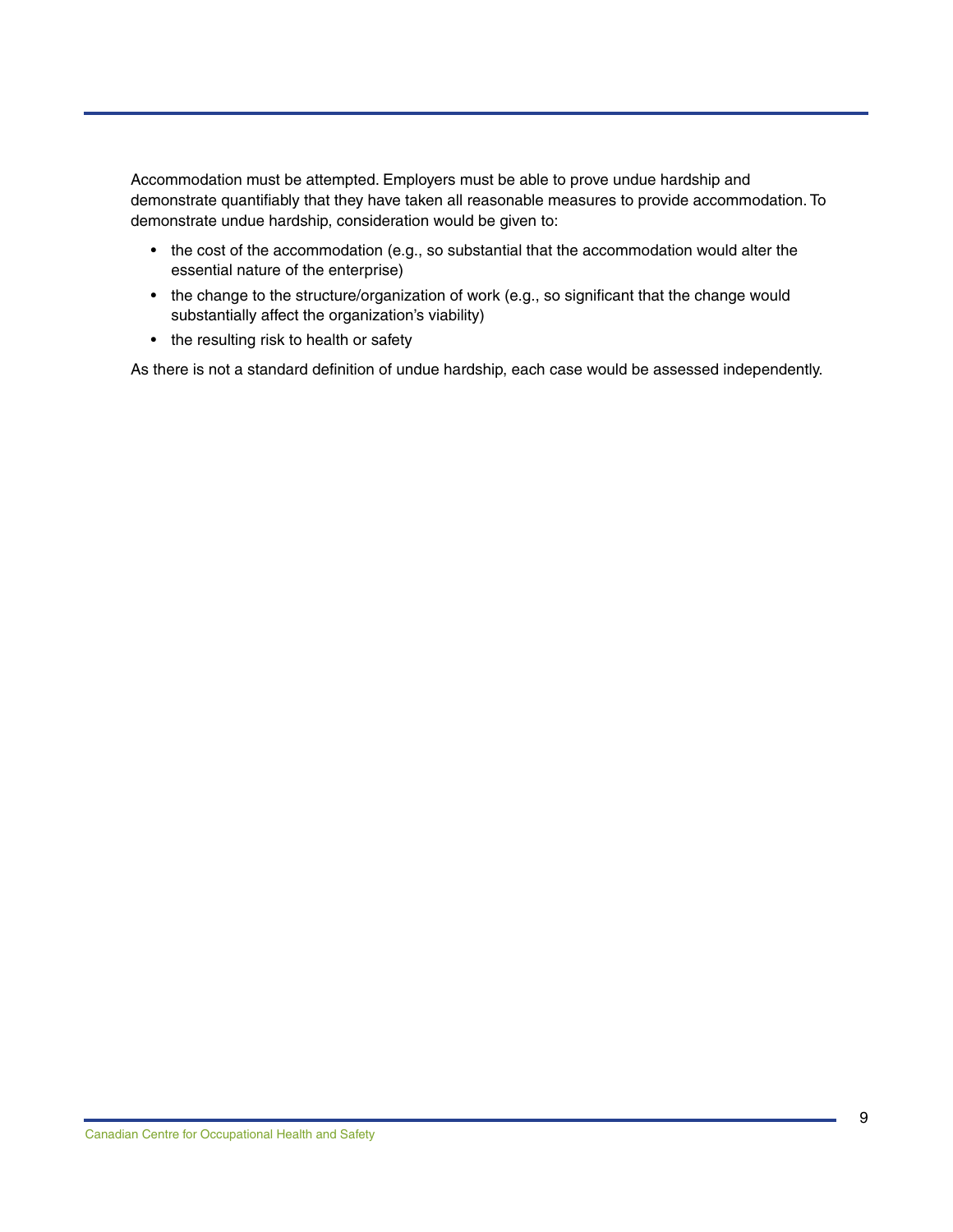# **IMPAIRMENT IN THE WORKPLACE**

### <span id="page-13-0"></span>**Legalization of Recreational Cannabis**

As noted earlier, recreational cannabis is legal in Canada as of October 17. 2018.

In general terms, legalization allows for adults 18 years old and over in Canada to:

- possess up to 30 grams of legal dried cannabis or equivalent in non-dried form
- share up to 30 grams of legal cannabis with other adults
- purchase dried or fresh cannabis and cannabis oil from a provincially-licensed retailer
- grow up to 4 cannabis plants per residence for personal use from licensed seed or seedlings
- make cannabis products, such as food and drinks, at home provided that organic solvents are not used

The provinces and territories license and oversee the distribution and sale of cannabis, subject to federal conditions. Check with your jurisdiction to determine if they have:

- increased the minimum age
- lowered the personal possession limit
- created additional rules for growing cannabis at home, such as restricting or lowering the number of plants per residence
- restricted where adults can consume cannabis, such as in workplaces, public spaces, or vehicles (Government of Canada, 2018).

Other legislation such as smoke free regulations as set by a province, territory, or municipal by-law may also apply.

It remains illegal to transport cannabis across the Canadian border (either in or out), including when the individual is authorized for medical purposes.

As part of the activities leading to legalization, a task force report "A Framework for the Legalization and Regulation of Cannabis in Canada: The final report of the task force on cannabis legalization and regulation" was released in November 2016 with a series of recommendations. Legalization provides for a mechanism to standardize serving sizes and potency (Government of Canada, 2015)(Goldsmith, et al. 2015). The Task Force reviewed the implications to workplace safety, and made three main recommendations:

- Facilitate and monitor ongoing research on cannabis and impairment, considering implications for occupational health and safety policies
- Work with existing federal, provincial and territorial bodies to better understand potential occupational health and safety issues related to cannabis impairment
- Work with provinces, territories, employers and labour representatives to facilitate the development of workplace impairment policies (Government of Canada, 2016).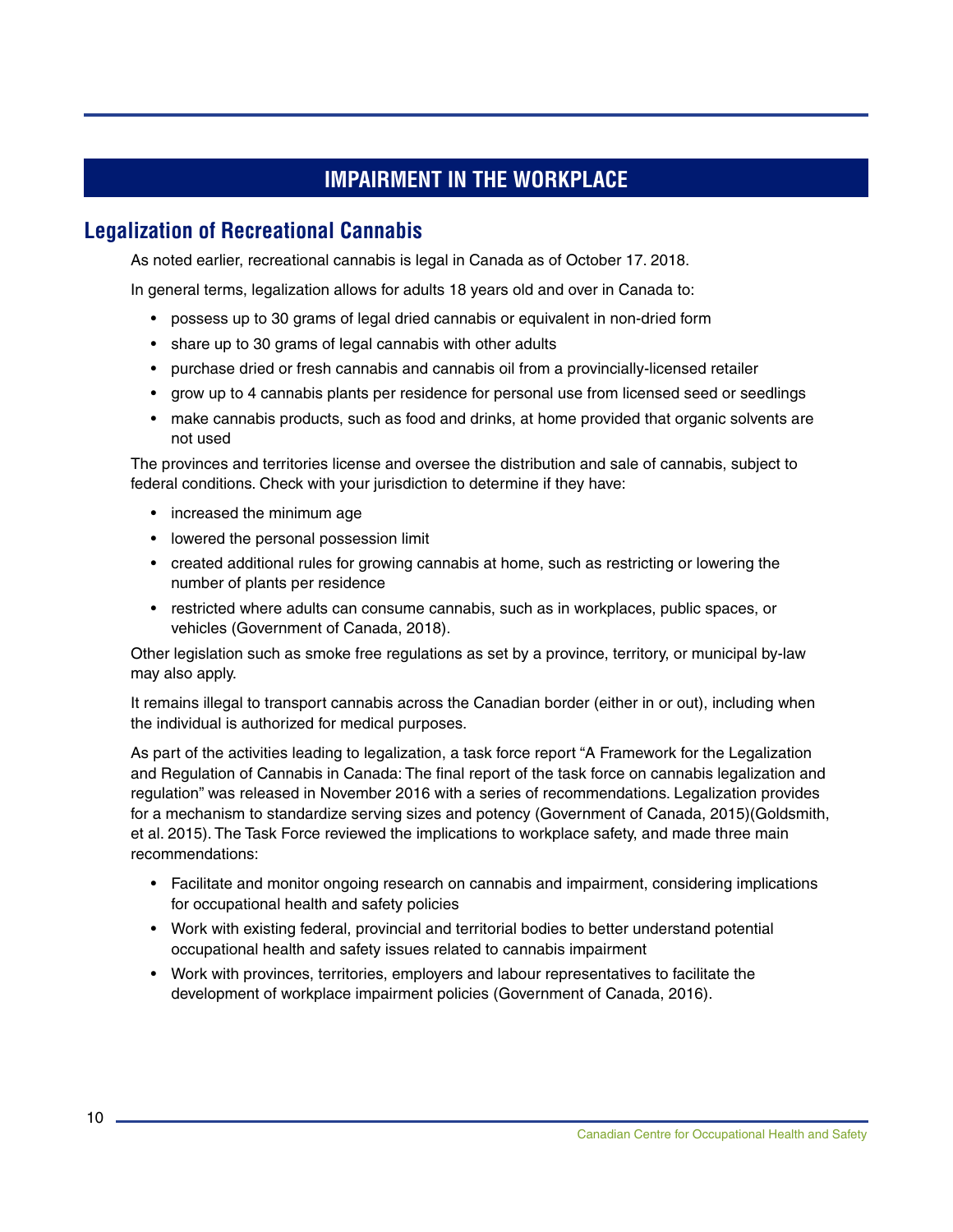<span id="page-14-0"></span>These recommendations centred around the need for further research on cannabis and impairment, and what that would mean for the workplace. While it was not a formal recommendation, there was also an expressed need for further research related to testing for impairment and how to determine impairment. There was also a comment pertaining to access to services from a personal health resources perspective.

Also of note, research has shown that the current average level of THC in products is between 12-15%, up from an average of 3% in the 1980s. Higher concentration products are available (e.g., "shatter" can have levels as high as 80-90%).

Colorado experienced an issue with doses within non-dried products (e.g., "baked goods"). Overdoses were experienced with food products because the dose per unit was not clearly regulated or indicated. In some cases, 10% (1/10th) of a cookie contained what would be considered a dose of THC (Ghosh, et al., 2015). Steps were taken to remedy this issue and to regulate the dose per item (Fraser, 2016) (Government of Canada, 2015).

Legalization allows for control of production practices, for example by not allowing the use of certain ingredients, resulting in safer products though testing and monitoring of both cannabis and noncannabis ingredients. In a Globe and Mail report, products currently marked as "medicinal" and available from a various dispensaries in Toronto were tested for contaminants (Robertson, et al, 2016). Three of the nine products tested would not pass safety standards currently set by Health Canada for regulated therapeutic cannabis. Contaminants included bacteria, yeast, mould, and other chemicals (e.g., pesticides, lead, ammonia and formaldehyde) (Ghosh, et al., 2015).

#### **How to Test for Presence of Cannabis in the Body**

Currently, there are limited means to determine impairment from cannabis through testing methods. Most testing methods have been explored in terms of testing for impairment while driving. Roadside testing would include oral fluid drug screeners. Department of Justice (2017) states that these devices "are able to detect the presence of some drugs in oral fluid, including THC, the main impairing component in cannabis. The device is inserted into the mouth of a driver, and once enough oral fluid is collected, the device indicates the presence or absence of drugs. ... Police would be authorized to demand that a driver provide an oral fluid sample if the officer has a reasonable suspicion that the driver has drugs in their body. A reasonable suspicion would be based on objectively discernable facts, such as red eyes, muscle tremors, agitation, or speech patterns. ... The drug screener takes longer than the alcohol screener and cannot convert a sample of oral fluid to a blood drug concentration."

Biological testing can include the analysis of blood, breath, urine or saliva for THC. Oral fluid screening (saliva) devices are currently the most advanced type of test, and can signal recent use. To screen for the individual's functional ability, police have also used a "standard field sobriety test" which includes a horizontal gaze test, walk and turn test, and one leg stand test (Harris, 2016).

While development of testing methods is underway, in many cases results of current results of current testing methods can often only determine if THC is present in a person (e.g., that person has used cannabis at some point). Unlike testing for blood alcohol levels, obtaining a positive test result that indicates the presence of cannabis is not necessarily a clear indication of the risk of impairment.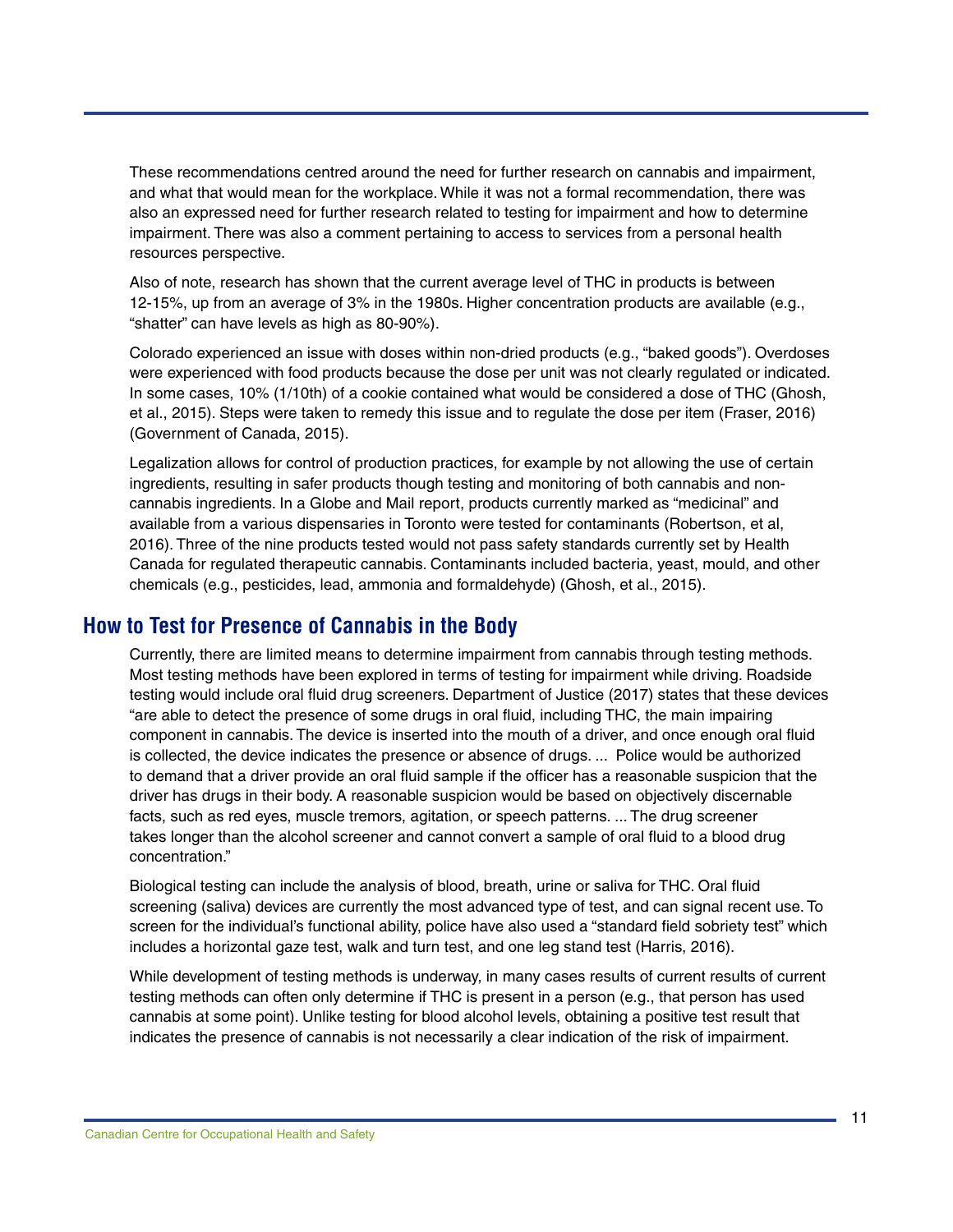Currently in force in Canada, the impaired driving laws include limits for THC. These limits are as follows:

- for the summary conviction offence for 2 nanograms (ng) but less than 5 ng of THC per millilitre (ml) of blood
- for the hybrid offence for 5 ng or more of THC per ml of blood
- for the hybrid offence for a combination of 50 milligrams (mg) of alcohol per 100 ml blood + 2.5 ng or more of THC per 1 ml of blood

Department of Justice Canada (2018) also notes that:

Oral fluid drug screeners ... can detect some or all of THC, cocaine and methamphetamine, the three most common impairing drugs found in Canadian drivers. Police can demand an oral fluid sample if the officer has a reasonable suspicion that the driver has drugs in their body based on objectively visible facts, such as:

- red eyes
- muscle tremors
- agitation
- speech patterns

If a driver tests positive on an oral fluid screening test, the positive result would confirm the presence of the drug and, combined with other signs of impairment observed by the police at the roadside, would provide grounds for the investigation to proceed further either by making a demand for drug recognition and evaluation (DRE) or a blood sample.

In the United States of America, for example, the State of Colorado has set a blood limit of 5 nanograms (ng) or more of THC as an indicator of impaired driving. They indicate "as a rule of thumb, if you're smoking, wait at least six hours before driving. If you're ingesting, wait at least eight." (State of Colorado, 2017). However, ACOEM reports that fewer than 20 states specifically address cannabis and driving. Of these states, 11 have a zero tolerance for any level of THC (Phillips, 2015).

### **How an Employer Can Determine Impairment**

The Canadian Human Rights Commission (2017) indicates that "In deciding whether and how to conduct drug or alcohol testing in the workplace, an employer must consider a variety of factors including human rights law, safety, privacy, labour standards, the provisions of any applicable collective agreements, regulatory requirements, the level of supervision available in the workplace, among other considerations. "

In addition, substance testing is generally considered to be discriminatory on the basis of disability and perceived disability under human rights legislation and should only be considered for safety sensitive positions and on a case-by-case basis. Employers must provide training to supervisors and employees on the impact of impairment, and how to recognize and respond to possible signs of impairment

As the American College of Occupational and Environmental Medicine states, "employees who appear to be impaired in the workplace should always be assessed according to employer policies. Urine levels of THC do not correlate with impairment. Blood levels correlate more directly; however, all assessments should include an overall evaluation of impairment." (Phillips, 2015).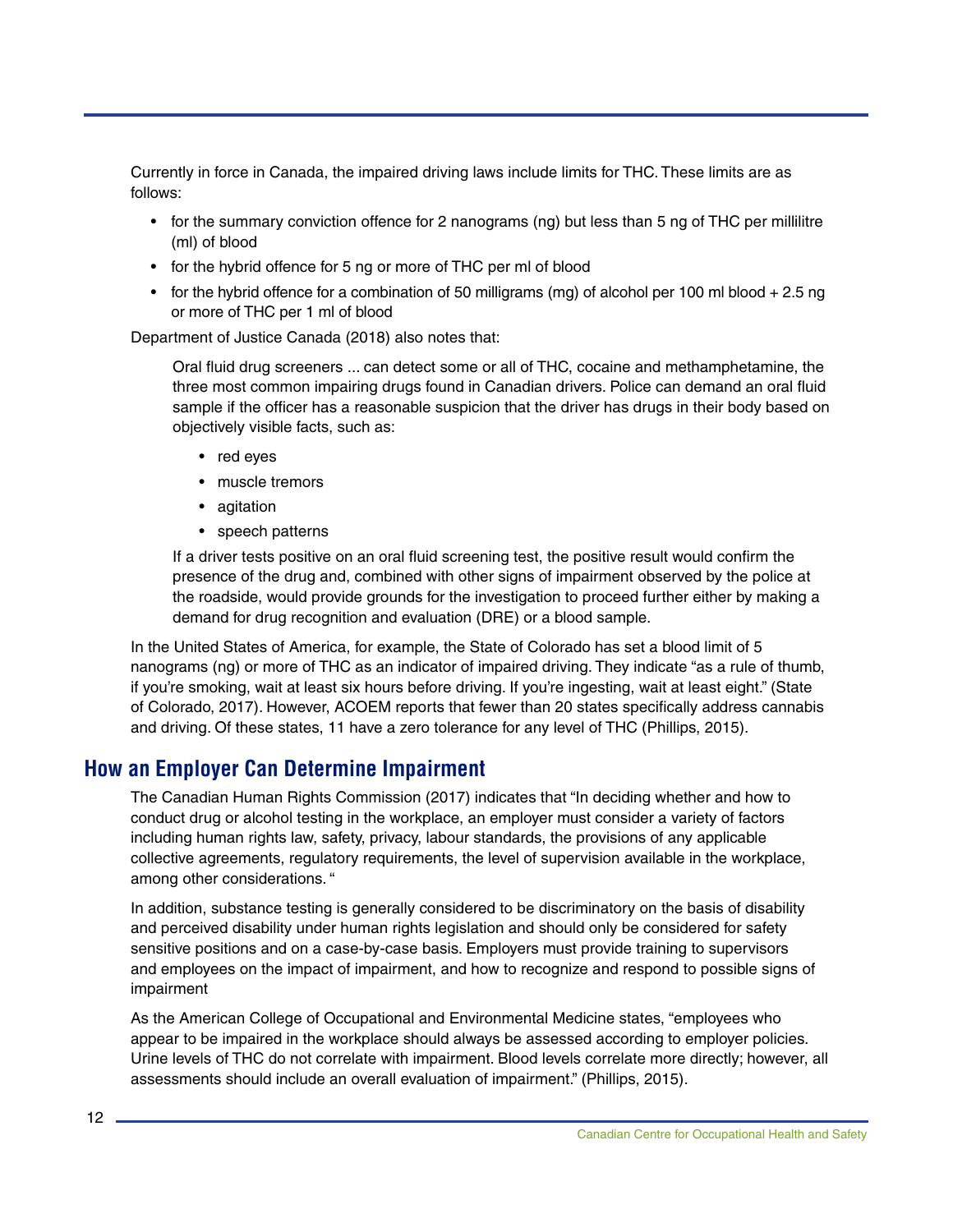Therefore, there is a reliance on observation to determine possible impairment (e.g., if there is a change in behaviour or ability) that could lead to the risk of injury, illness, or incident to that person, others or the environment. Employers should consider if there is a risk to the individual's safety or the safety of others. For example, while impaired:

- Does the person have the ability to perform the job or task safely (e.g., driving, operating machinery or equipment, use of sharp objects)?
- Is there an impact on cognitive ability or judgement?
- Are there other side effects of the medical condition or the treatment that need to be considered?

Because users can have varying sensitivity, each individual should be assessed on a case-by-case basis.

NOTE: It is highly recommended that employers seek legal advice before implementing a substance testing program.

Some guidance may also be available through occupational health and safety and human rights agencies in your jurisdiction.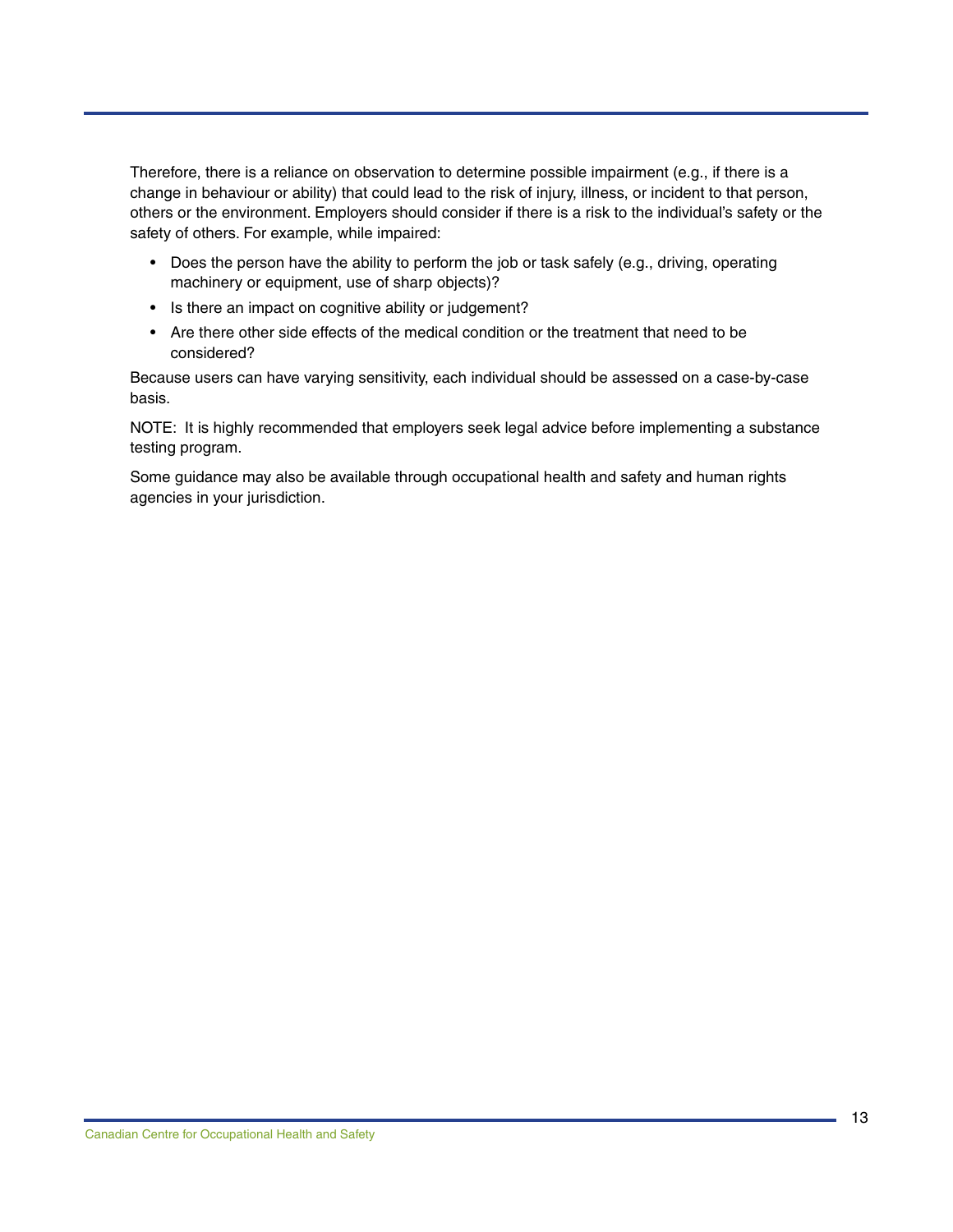# **EMPLOYER OBLIGATIONS**

### <span id="page-17-0"></span>**Employer Duties**

As stated, as per occupational health and safety legislation across Canada, employers have a duty to provide a safe work environment and take all reasonable precautions to protect the health and safety of employees and others in the workplace. Due diligence is demonstrated by the employer's actions before an event occurs, not after.

To establish due diligence, the employer would have in place written occupational health and safety policies and programs. These policies and programs would demonstrate and document that the employer carried out a gap analysis to identify hazardous practices and conditions and made necessary changes to correct these conditions, and provided employees with information to enable them to work safely.

The employer should provide the appropriate education and training to employees so that they understand and carry out their work according to the established policies, practices, and procedures.

#### **Workplace Policies**

In the case of cannabis use and the workplace, the employer should consider workplace policies and programs as they may relate to impairment from any source such as fatigue, life stresses, alcohol, medications (used legally or illegally), cannabis (recreational or therapeutic), or any other substance.

A substance use policy that addresses the risk of workplace impairment should be jointly developed by labour and management, including the health and safety committee. The policy should use the general concept of "impairment" as this approach will be relevant to all sources of impairment, not just cannabis.

The policy should clearly indicate the organization's position regarding whether employees are not to use, possess, or be under the influence of substances while at work. Prevention initiatives should also be included.

It is important to tailor the policy to meet the specific needs of the workplace. Elements of the policy could include:

- statement of the purpose and objectives of the program
- definition of impairment
- definition of what the employer considers to be impairment
- statement of who is covered by the policy and/or program
- statement of the employee's rights to confidentiality
- a mechanism for employees' to confidentially report when they have been prescribed a medication that may cause impairment
- statement regarding if either medical/therapeutic or non-medical substances are allowed on the premises, or under what situations they would be allowed
- that arrangements have been made for employee education (e.g., a general awareness regarding disability due to substance dependence)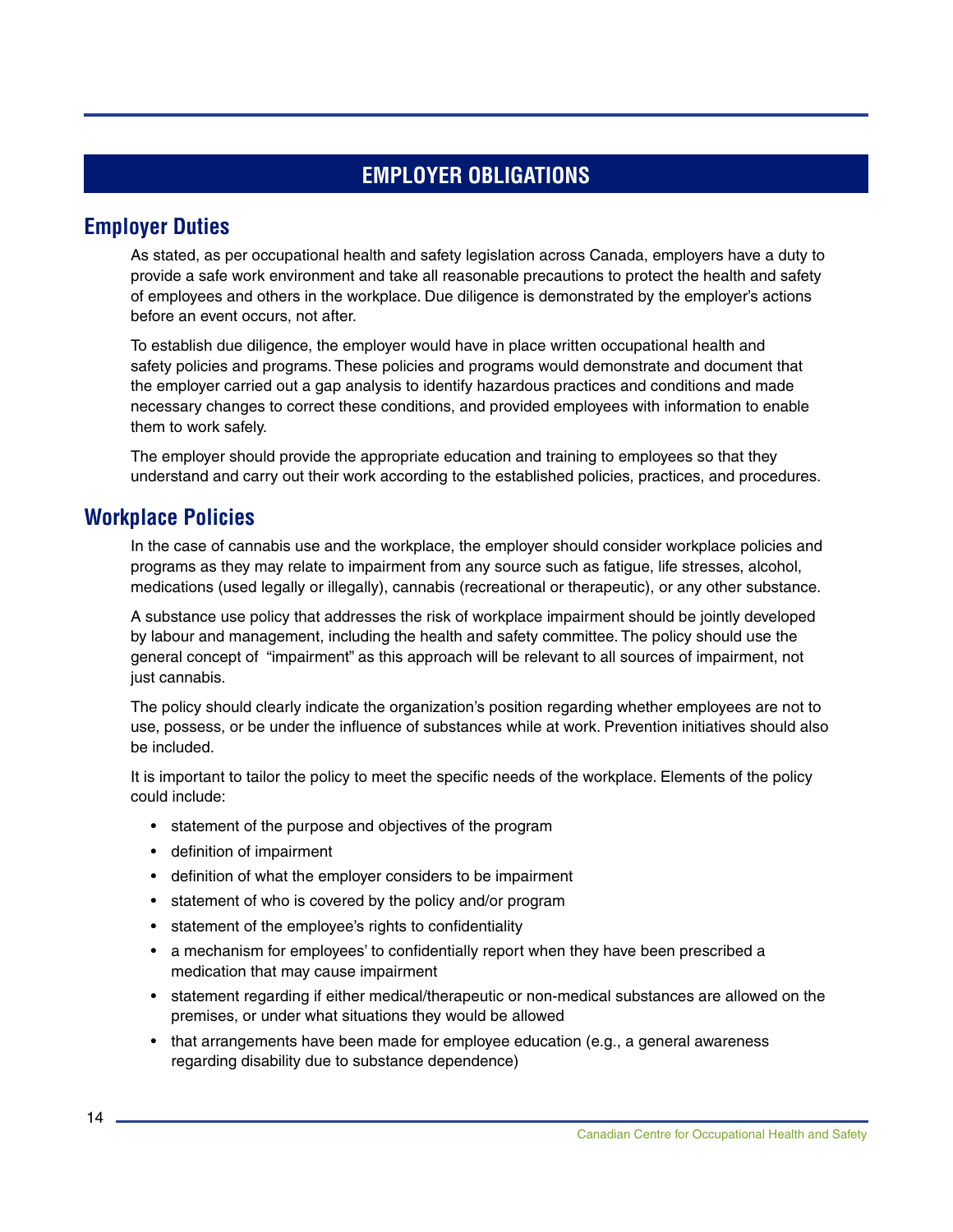- <span id="page-18-0"></span>• that arrangements have been made for educating and training employees, supervisors, and others in identifying impaired behaviour and what steps will be taken
- provisions for assisting those with disability due to substance dependence
- processes for accommodation, and return to work/remain at work planning
- if applicable, statement of under what circumstances substance testing will be conducted, as well as the criteria for testing and interpretation of test results
- provision for a hierarchy of disciplinary actions

A sample impairment policy is provided in Appendix A. An accommodation policy template is provided in Appendix D.

#### **Presence of Cannabis at the Workplace**

Employers can set organizational policies about the physical presence of cannabis products in the workplace. For example, while it may be legal to carry small amounts of recreational cannabis "in public"; the employer can determine if its presence is permitted at the workplace (similar to allowing alcohol on the premises) regardless of intent of consumption.

Where it has been recommended that an individual use cannabis for therapeutic purposes, considerations may be needed regarding how the product is consumed (e.g., x amount to be taken at specific intervals), and for secure storage at the workplace, if necessary.

Employers should establish a way for employees to disclose this therapeutic need without fear of reprisal or judgement. Also, if the therapeutic cannabis is smoked, employers should consider control measures to reduce the risk of second hand or passive smoke. Options could include:

- Creating a specific and designated area, away from entrances, and away from ventilation intake vents
- Establishing a separate area from cigarette smoking, if required
- For home health care workers who may be visiting clients who smoke cannabis for therapeutic purposes:
	- request the client stop smoking 60 minutes or more before a visit
	- use fans and open windows to clear the smoke before the home care worker arrives
	- request a designated smoke-free room in the home (PSHSA, 2016)
- Hotel or hospitality workers may need to use fans or open windows to clear the smoke before cleaning a room or working in the area
- Working with the employee and their physician to determine if the use of alternate forms of cannabis other than smoking would be appropriate (e.g., pills)
- Consulting the jurisdiction or local municipal by-laws (e.g., smoking by-laws) to determine if there are any changes due to legalization of cannabis and take steps accordingly.

Note that the use of personal protective equipment may not be practical as there are no air purifying or disposable respirators designed and tested specifically for cannabis smoke and its by-products. If required, a self-contained breathing apparatus is an option (PSHSA, 2016).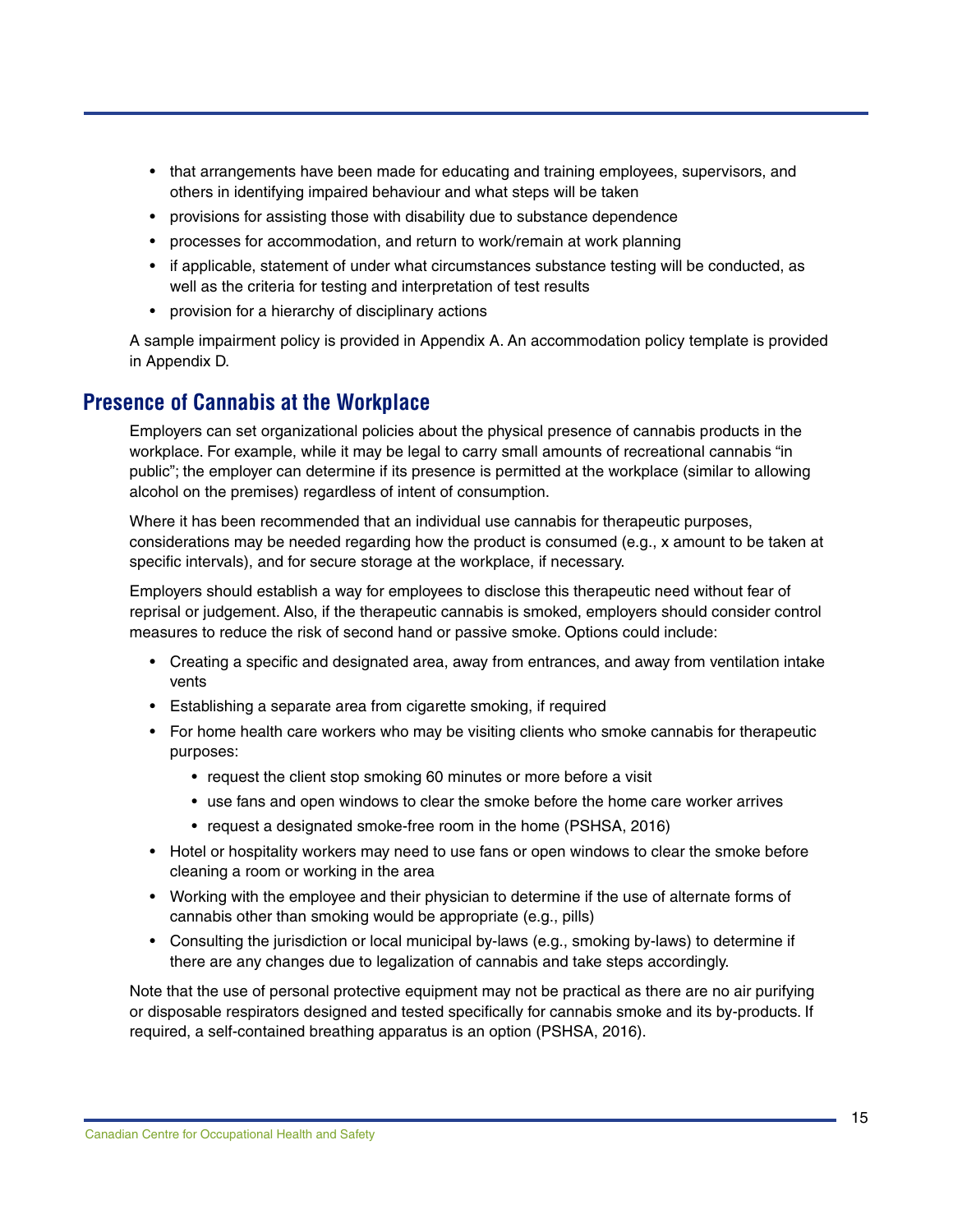## <span id="page-19-0"></span>**Policies Regarding Substance Testing**

Legal advice is highly recommended to any employer who is considering implementing substance testing. Canadian Human Rights Commission (2017) states: "In deciding whether and how to conduct drug or alcohol testing in the workplace, an employer must consider a variety of factors including human rights law, safety, privacy, labour standards, the provisions of any applicable collective agreements, regulatory requirements, the level of supervision available in the workplace, among other considerations." As noted earlier, it is highly recommended that employers seek legal advice before implementing a substance testing program.

Some guidance may also be available through occupational health and safety and human rights agencies in your jurisdiction.

The organization should have a clearly defined policy that outlines the criteria for impairment and, if any, testing procedures. If testing is to be part of the program, it should be completed in a manner that protects the privacy, dignity, and confidentiality of the employee being tested, and results are only shared with necessary persons (e.g., the employee, the supervisor, or human resources). Employees using therapeutic cannabis would have the duty to disclose their medical authorization beforehand to avoid complications with any necessary substance testing requirements.

### **Addressing Safety Sensitive Positions**

Using job safety analysis is one method to identify the risk associated with each job position and how that job may be affected by a risk of impairment. When determining whether a position is safety sensitive, one should consider the context of the industry, the particular workplace, and the employee's direct involvement in a high-risk operation or in high-risk decision making.

The four basic steps to completing a job safety assessment are:

- select the job to be analyzed
- break the job down into a sequence of steps
- identify potential hazards
- determine preventive measures to overcome these hazards

#### **Recognizing Impairment**

We often think of substance use in terms of addiction or dependence, but the use of substances can fall anywhere on a spectrum and, at any point, may impact workplace performance and safety (Mental Health Commission of Canada, et al., no date).

The employer should develop a clear statement of what is considered to be impairment within their workplace. For consideration, the Canadian Human Rights Commission (2017) points to the following changes in employee's attendance, or behaviour which may be signs of impairment or substance dependence:

- personality changes or erratic behaviour (e.g. increased interpersonal conflicts; overreaction to criticism)
- appearance of impairment at work (e.g., odour of alcohol or drugs, glassy or red eyes, unsteady gait, slurring, poor coordination)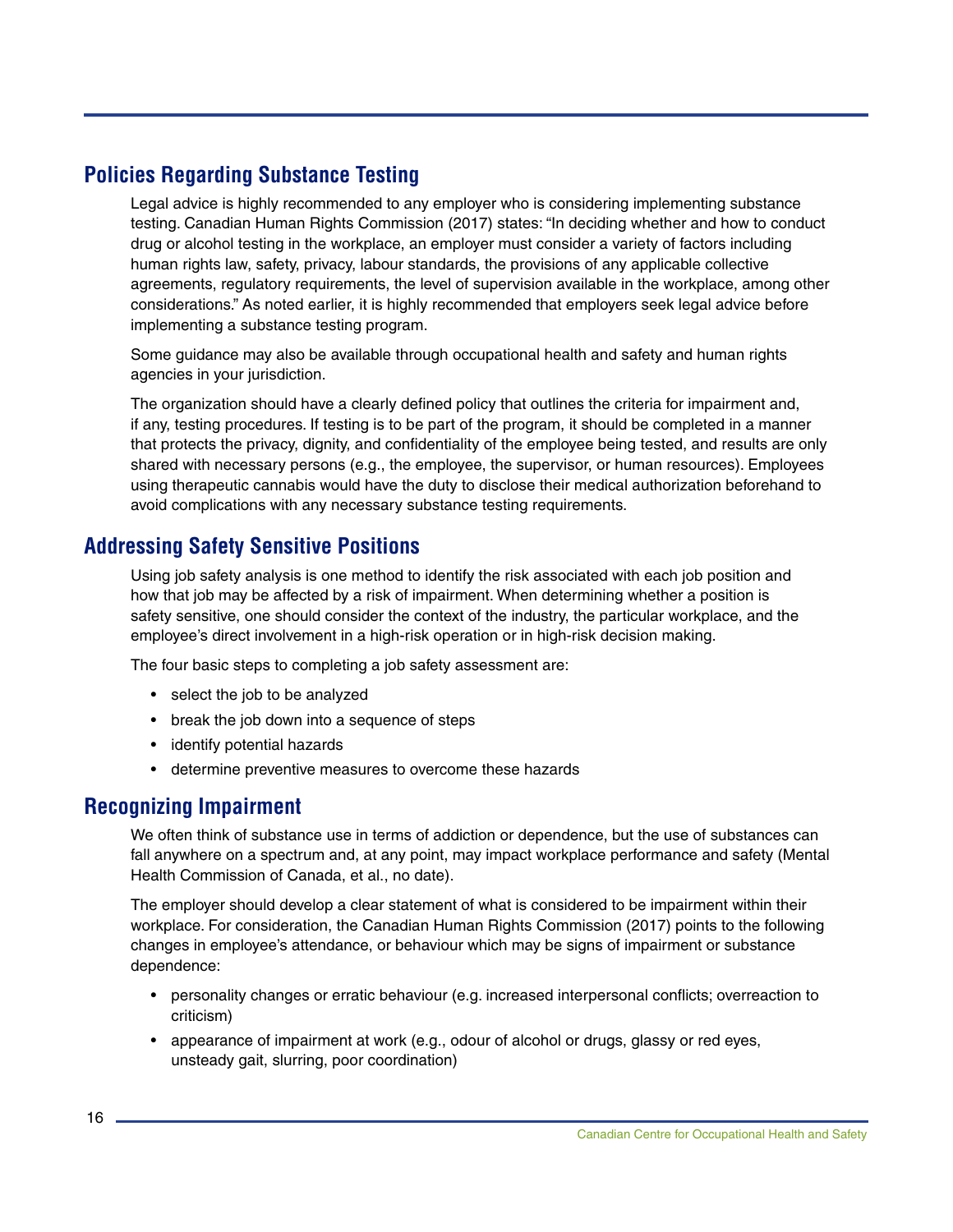- working in an unsafe manner or involvement in an incident
- failing a drug or alcohol test
- consistent lateness, absenteeism, or reduced productivity or quality of work

The Canadian Human Rights Commission continues:

#### **Don't assume**

There could be many reasons that explain these situations, such as:

- another disability or temporary medical conditions.
- conflict at work.
- job dissatisfaction or low morale.
- the stress in balancing work and caregiving obligations.
- personal problems unrelated to work.

Employers should keep in mind that the employee may just be having a bad week or month. However, in some cases, the observed behaviour could be the consequence of substance dependence.

#### **Sometimes, immediate action is required**

An employee may need to be removed immediately from the workplace if:

- they are involved in an workplace incident, or near miss, where impairment is suspected.
- their behaviour or performance is having a serious impact on the workplace, owing to suspected impairment.
- their behaviour puts their own safety or the safety of others at risk.

Note that under human rights, the employer has the "duty to inquire". For example, the Canadian Human Rights Commission states that "when an employer observes changes in an employee's attendance, performance or behaviour that may indicate possible substance dependence, it triggers the employer's legal obligation to initiate a discussion with the employee about a need for accommodation of a disability. In workplaces with safety-sensitive positions where there is drug and alcohol testing, the employer's duty to inquire is also triggered upon receipt of a positive test result."

While in other situations an employee may self-disclose and ask for an accommodation, denial is a common characteristic of substance dependence. If the employer has reasonable grounds to suspect a substance dependence, the employer is obligated to inquire. Due to the nature of substance dependence, the employer may need to have more than one conversation with the employee.

NOTE that the duty to inquire involves legal rights. Contact the Canadian Human Rights Commission or the Human Rights agency in your jurisdiction for more information.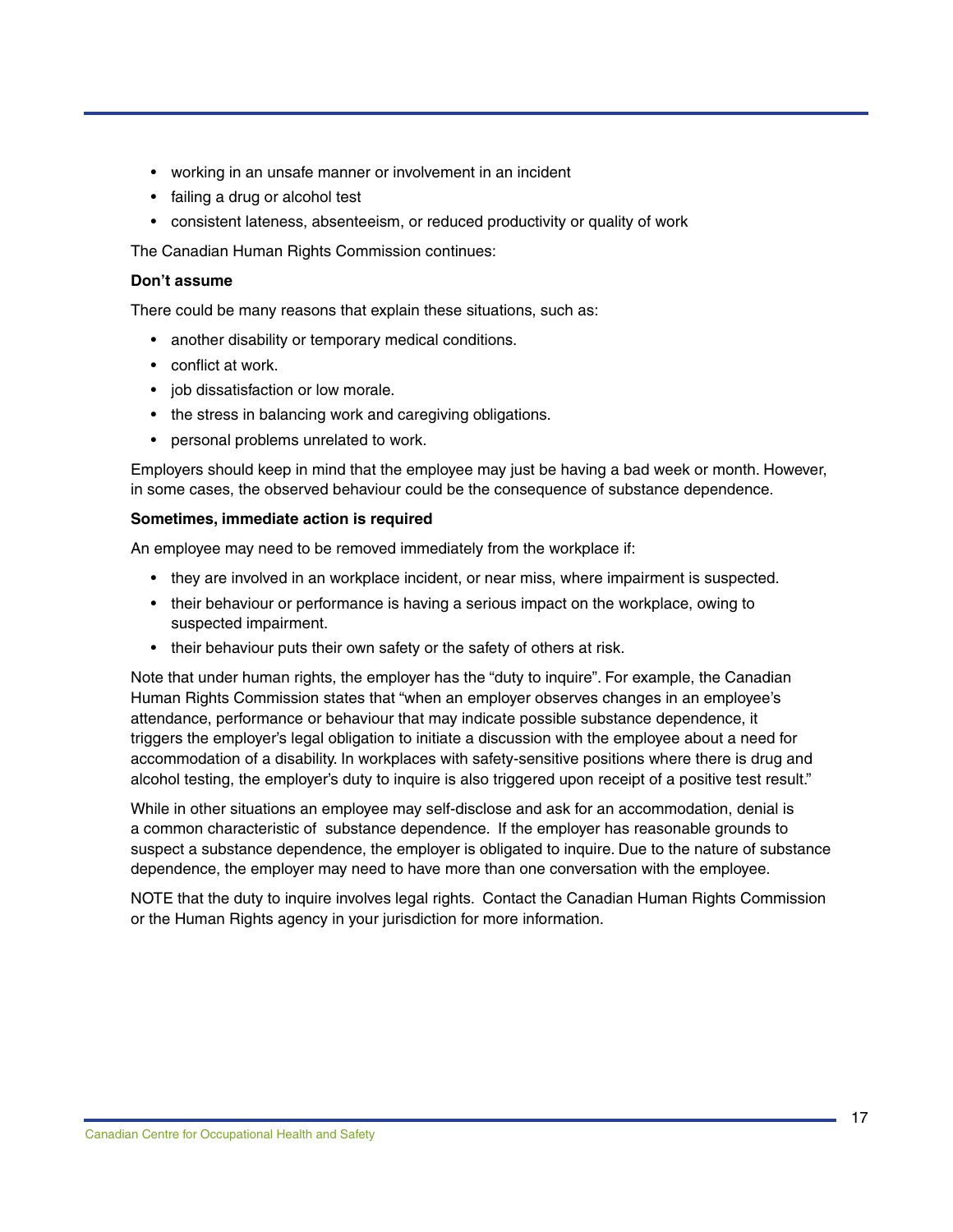#### **Table 1: Signs and Symptoms of Problematic Substance Use (not specific to any causal agent)**

The following table is from "A Toolkit to Address Problematic Substance Use that Impacts the Workplace" as published by the Atlantic Canada Council on Addiction (ACCA) (no date). ACCA notes the following about using signs and symptoms:

- They may be different from person to person.
- When used alone or in combination, they do not necessarily mean that somebody has a substance use problem. However, they may be indicators that your employee is in trouble or in need of some help (regardless of if the issue stems from problematic substance use or another cause).

|                 | <b>Indicator</b>                                                                                                                                                                                                                                                                                    |
|-----------------|-----------------------------------------------------------------------------------------------------------------------------------------------------------------------------------------------------------------------------------------------------------------------------------------------------|
| <b>Physical</b> | • deterioration in appearance and/or personal hygiene<br>• unexplained bruises<br>• sweating<br>• complaints of headaches<br>• tremors<br>• diarrhea and vomiting<br>• abdominal/muscle cramps<br>• restlessness<br>• frequent use of breath mints/gum or mouthwash<br>• odour of alcohol on breath |
|                 | • slurred speech<br>• unsteady gait                                                                                                                                                                                                                                                                 |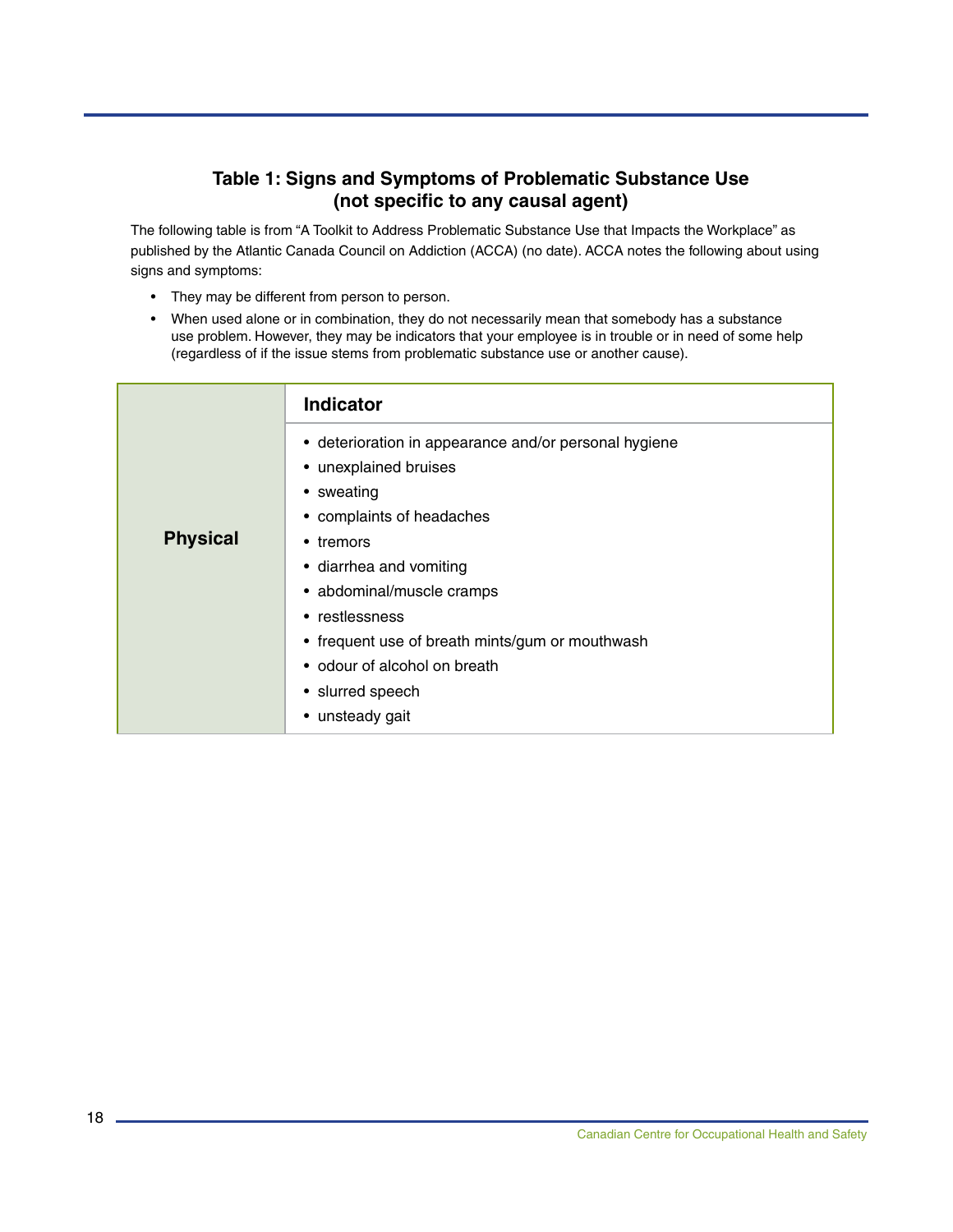<span id="page-22-0"></span>

|                                                          | Indicator                                                                                                                                                                                                                                                                                                                                                                                                                                                                                                                                                |
|----------------------------------------------------------|----------------------------------------------------------------------------------------------------------------------------------------------------------------------------------------------------------------------------------------------------------------------------------------------------------------------------------------------------------------------------------------------------------------------------------------------------------------------------------------------------------------------------------------------------------|
| <b>Psychosocial</b><br><b>Impacts</b>                    | • family disharmony (e.g., how the colleagues speak of family members)<br>• mood fluctuations (e.g., swinging from being extremely fatigued to<br>'perkiness' in a short period of time)<br>• inappropriate verbal or emotional response<br>• irritability<br>• confusing or memory lapses<br>• inappropriate responses/behaviours<br>• isolation from colleagues<br>• lack of focus/concentration and forgetfulness<br>• lying and/or providing implausible excuses for behaviour                                                                       |
| Workplace<br>performance<br>and<br>professional<br>image | • calling in sick frequently (may work overtime)<br>• moving to a position where there is less visibility or supervision<br>• arriving late for work, leaving early<br>• extended breaks; sometimes without telling colleagues they are leaving<br>• forgetfulness<br>• errors in judgement<br>• deterioration in performance<br>• excessive number of incidents/mistakes<br>• non-compliance with policies<br>• doing enough work to just 'get by'<br>• sloppy, illegible or incorrect work (e.g., writing, reports, etc.)<br>• changes in work quality |

### **Reporting Suspected Impairment**

As part of their education and training, employees and supervisors will be aware of the signs and symptoms of impairment. If anyone suspects impairment in others or wishes to report their own inability to work safely, this concern should be reported to the supervisor or delegated persons. Any supervisor or delegated person who received this report will then take action and respond to the concern.

A sample reporting suspected impairment form is available in Appendix B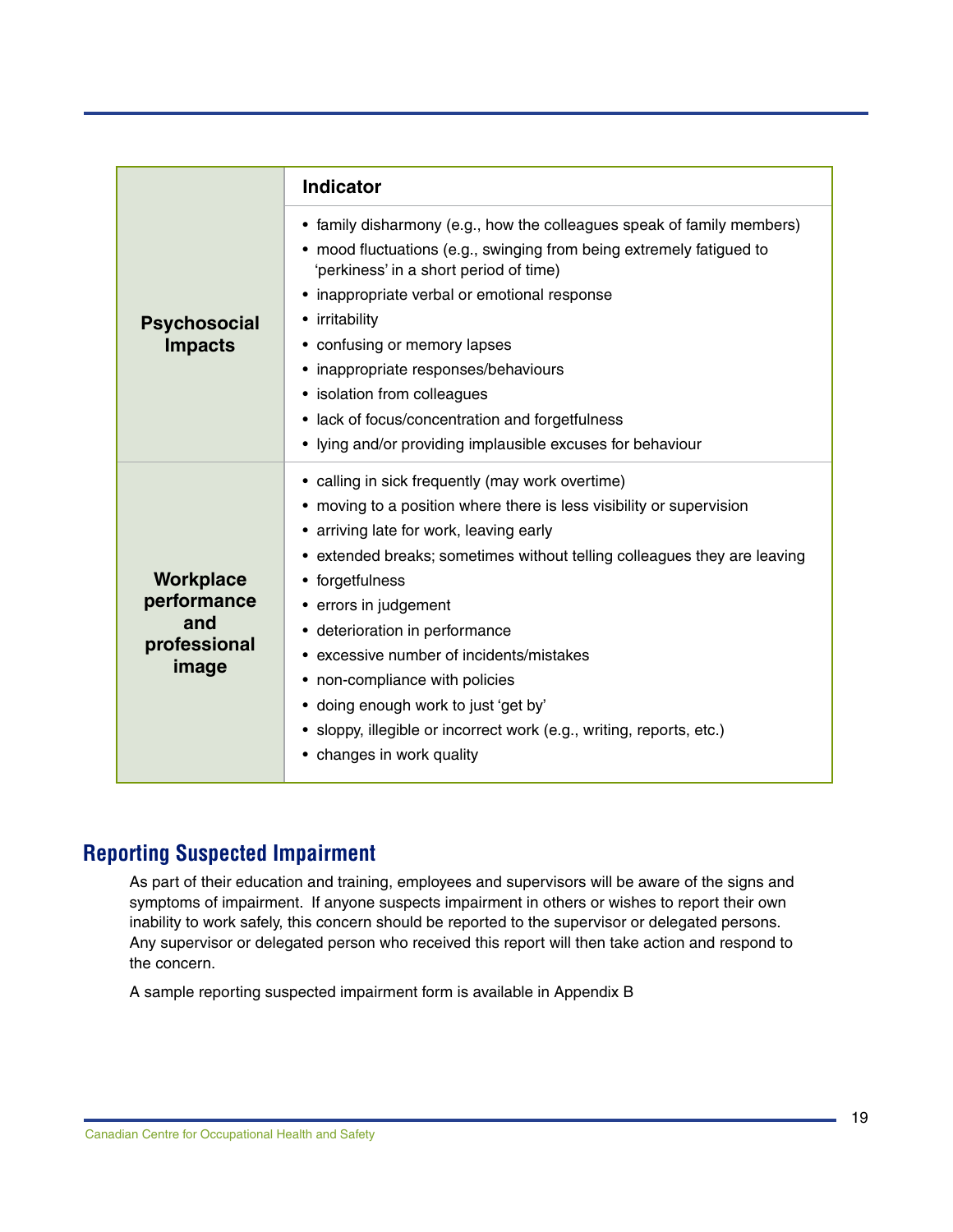### <span id="page-23-0"></span>**Responding to Suspected Impairment**

Supervisors and employers must enforce policies and programs in a fair and equal manner. In most cases, when assessing an individual for impairment, it is suggested that a second trained person be present to observe, and to facilitate an unbiased assessment.

It is not the role of the supervisor or employer to diagnose a possible substance use or dependency problem. Their role is to identify possible employee impairment and to take the appropriate steps as per their policy.

Employers and supervisors should be able to identify signs of impairment, and know how to respond to situations. They should be familiar with available resources and supports (e.g., Employee Assistance Programs, or agencies within the local community), and help employees seek treatment as necessary.

If a supervisor or co-worker becomes aware of an employee who is showing signs of impairment (regardless of cause), it is imperative that action is taken. All actions should be handled with empathy and without judgement. Examples of steps to take include but are not limited to:

- Speak to the employee in a private area to discuss their behaviour.
- If the person is in crisis and needs immediate assistance, go to the emergency department of the nearest hospital or dial 9-1-1.
- Ask another supervisor or designated person to be present as a witness.
- Remove any stigma regarding substance use. State the concern is about safety for others and themselves.
- State your concerns to the employee and request that they explain what is going on. Examples of how to start this conversation are listed below.
- Based on employee response, discuss options, where applicable and available.
- Follow the steps outlined in your organization's program. In some cases, it may be necessary to assign non-safety sensitive work or to ask the employee to stop their work.
- If applicable, notify senior management and/or union representative.
- Provide information on your Employee Assistance Program, if one is available. Encourage access and use, and reassure the employee that the services are voluntary and confidential.
- If necessary, have employee escorted home; do not allow them to drive if you suspect impairment.
- Where necessary, follow procedures for accommodation.
- If disciplinary action is required, follow your organization's policies on progressive discipline.

Stating your concerns should be done in an unbiased and factual manner. Do not place blame or make assumptions. Express your concerns by using statements such as:

- "We would like to talk to you as we have noticed the following actions or behaviours lately. We are concerned for your safety and that you or someone else may get hurt."
- "It was reported that you were almost involved in an incident. Can we discuss what happened leading to this event?"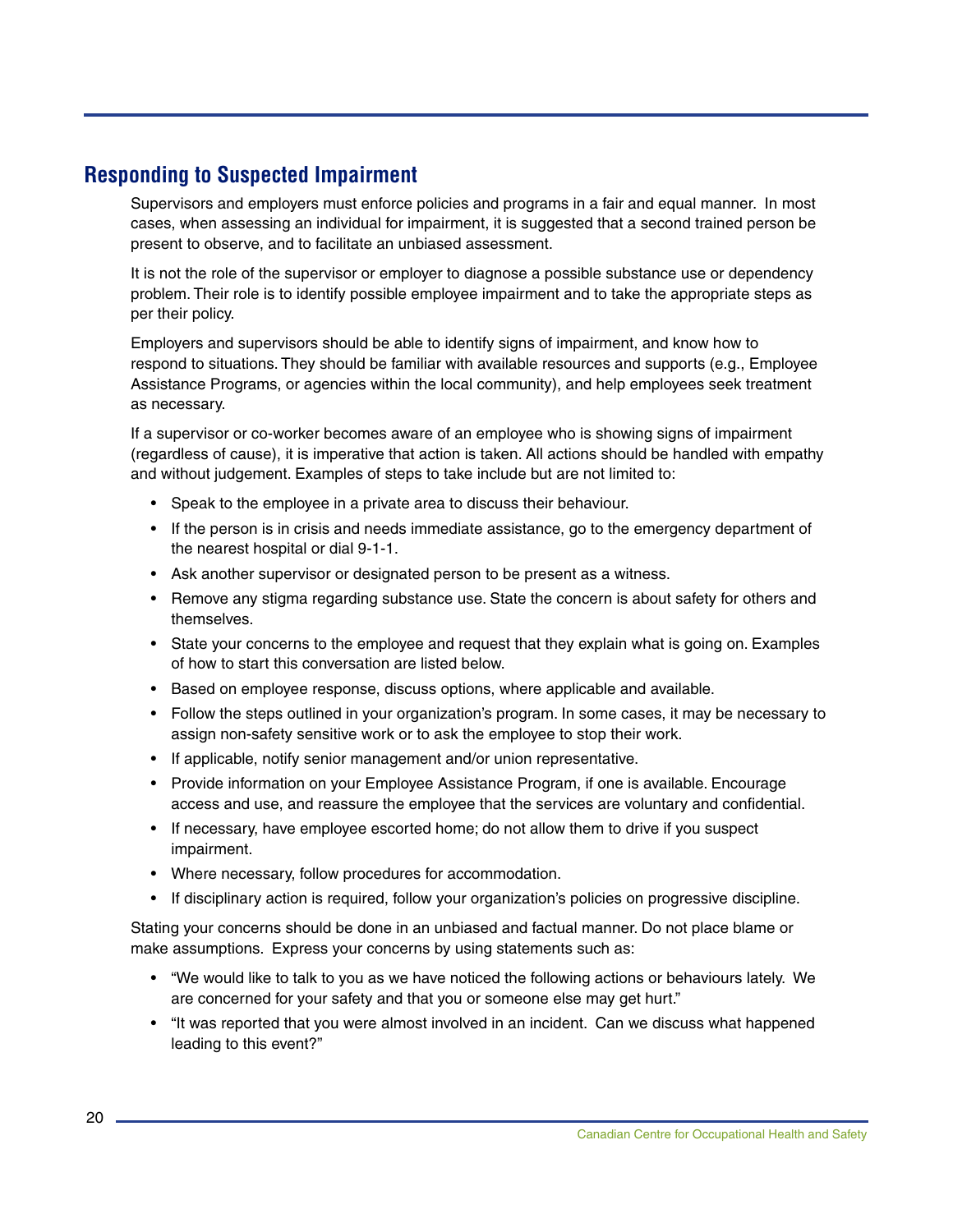- <span id="page-24-0"></span>• "You don't seem yourself lately and we are concerned. Can we talk?"
- "Are you okay?"
- "For your safety and the safety of others, we would like to discuss..."

Be clear that the intent is to maintain a safe working environment or that the organization is concerned for their well-being. Try to anticipate the employee's reaction so that you can be prepared. Identify any consequences if the issue continues and what steps must be taken. Discuss and outline what each party will do and when to improve the issue. Determine a time to meet again when the employee is not showing signs of impairment to discuss further.

Every discussion should be accompanied by an incident report. (See Appendix C for a sample responding to suspected impairment report form.) The report should include the events preceding the incident or suspicion concern, identification of the employee's unsafe work practices, the matters discussed with the employee, that management and union representatives were notified, a list of all actions taken, and any recommendations made to the employee (Workplace Safety North, 2017).

Recall it is not the employer or supervisor's duty to diagnose an employee, or to know if they have a disability (CHRC, 2017). Employers can observe changes in an employee's attendance, performance, or behaviour. They can initiate a discussion about the issue(s) as related to work, and discuss possible solutions. If an employee does not disclose a disability, the employer can outline the consequences of the observed change in behaviour, or address attendance or performance issues according to the steps outlined in the workplace's policy. The discussion between the employer and employee may need to occur more than once. Document all discussions. Provide support and practice empathy, not sympathy. Focus on solutions, but if disciplinary action is necessary, it is important to follow through.

### **Supportive Medical Information for Accommodation**

In order to properly accommodate an employee, the employer should have sufficient information from the physician or medical professional.

This information balances the employer's need to maintain a safe workplace while respecting the employee's right to privacy. Information requests should be limited to essential duties and accommodation needs. The employer is not entitled to receive the diagnosis, nor are they entitled to the details of the treatment plan. If a request for an independent medical evaluation is necessary, the Canadian Human Rights Commission (2017) recommends that the employer seek legal advice as this request may infringe on an employee's privacy rights.

The employer and employee should share with the physician a complete description of the job and related duties/responsibilities, the work schedule, if the position is classified as safety sensitive, and any other pertinent information. The physician should provide details on:

- specific accommodation needs
- any restrictions or limitations
- any implications from the treatment plan regarding behaviour, attendance or performance
- the plan for return to work if the employee is to be off work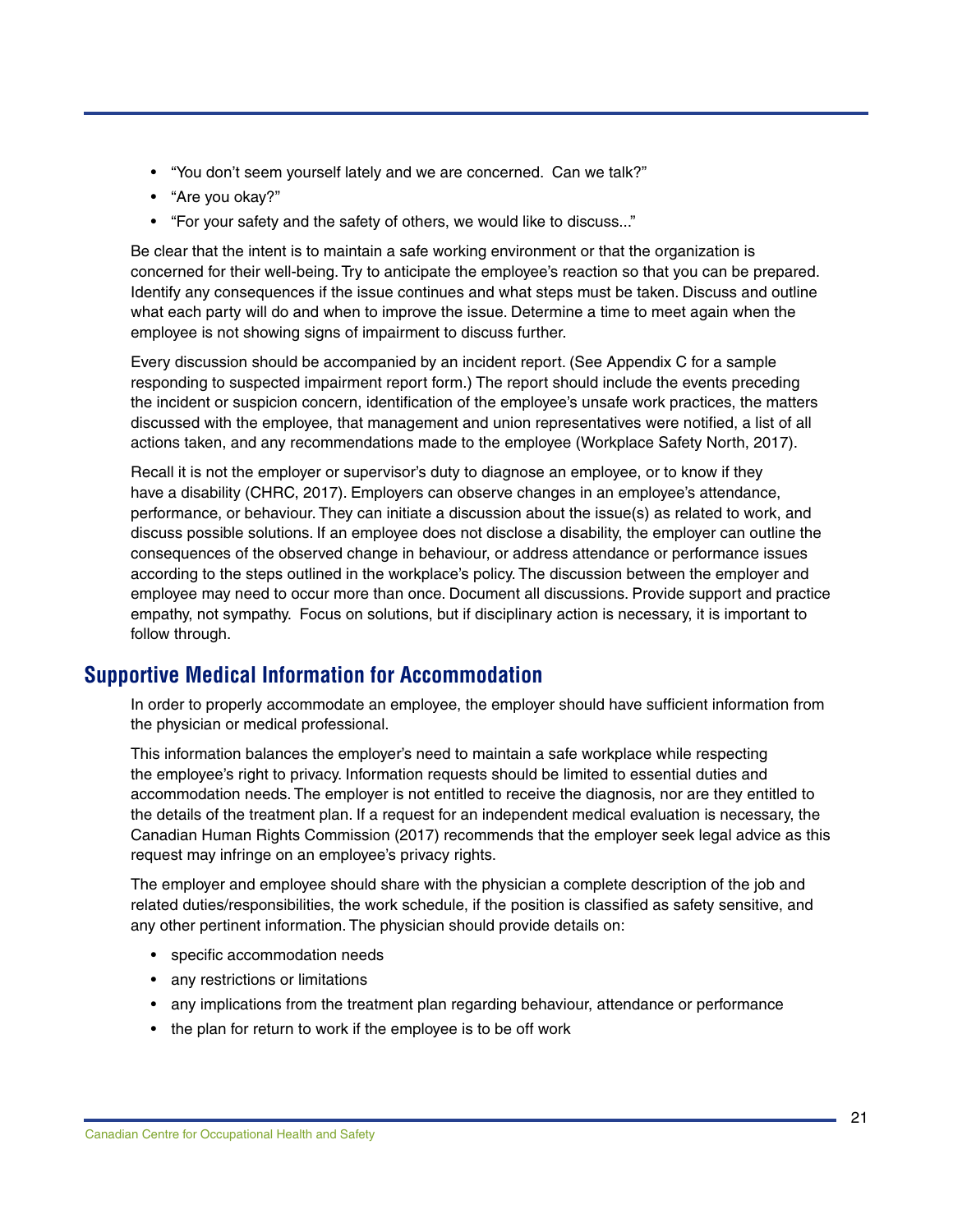- <span id="page-25-0"></span>• if the employee can safely perform the job, especially if the employee is in a safety sensitive position
- anticipated return to work date if on leave

One option is to use a "fit to work" assessment.

"Fit to work" or "fitness to work" is a medical assessment done when an employer wishes to be sure an employee can safely do a specific job or task. The purpose is to determine if medically the employee can perform the job or task under the working conditions. Typically, the employee will visit a medical professional who will determine if the person is able to do the particular job. The medical professional may consider physical or mental abilities, sensory acuity, level of skill, functional limitations, etc. The medical professional will typically only report one of three conclusions back to the employer:

- fit,
- unfit, or
- fit subject to work modifications.

Once it has been determined there are any concerns or limitations, a return to work/remain at work plan can be developed and accommodations can be implemented.

#### **Steps for Accommodation**

Recall that substance use can fall anywhere on a spectrum and does not necessarily mean dependency. The need for accommodation may be required when there is a therapeutic/medical requirement, cognitive issue, or a diagnosed substance dependence that may impact workplace performances and safety.

When the employer is aware that accommodation may be necessary, accommodation would include the organization following established policy(ies) that cover cannabis use related to therapeutic needs, and disability due to substance dependence. From these policies, a plan can be developed for each employee on a case by case basis. Both parties should work together and agree to the accommodations.

Careful examination of the employee's job responsibilities and duties should be performed. While human rights laws require accommodation of employees with medical needs or disability due to substance dependence, there is also the general duty requirement for employers to ensure a safe workplace. In this context, employers should ensure that if an employee is impaired due to prescribed medication or substance dependence, that employee not be permitted to engage in work that would endanger themselves or others.

The Canadian Human Rights Commission (2017) recommends the following components be part of an accommodation plan:

- put in writing the roles, responsibilities and expectations
- the resulting agreement must be signed by all parties
- identify accommodation components based on the employee's medical information
- designate a 'go-to' person that an employee can go to with concerns or questions about accommodation plans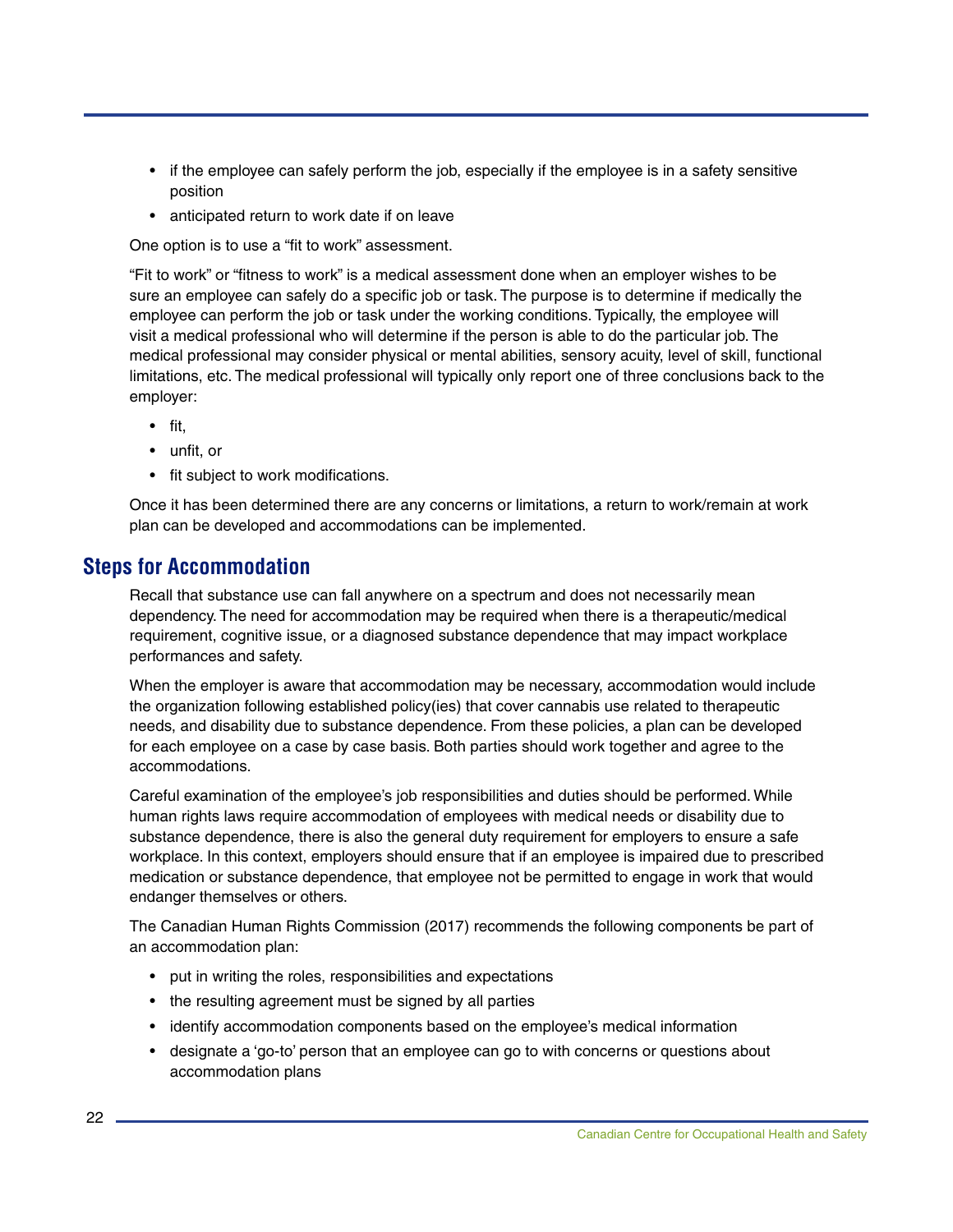• determine what changes in the employee's behaviour or performance that will be deemed significant and when there would be a need for updated medical information

Note that while the employer has the obligation to accommodate, it may not be possible to adapt all jobs or positions to the employee's ideal or preferred outcome. The Canadian Human Rights Commission (2017) recommends "Being creative, flexible and open to trying different strategies will be a key to success. The goal should be to keep the employee at work where it is appropriate or support the employee in returning to work as soon possible." Having follow-up meetings at set intervals can help track the success of the accommodation and any adjustments can be made promptly.

There is not a comprehensive list of accommodation solutions. It is a collaborative process that requires the both employee and employer, with input from the medical professional to find suitable solutions. Examples of accommodation include:

- modification to the employee's schedule to accommodate treatment, appointments, etc.
- modification and adjustment to hours or performance requirements as per medical assessments/fit for work assessments/functional abilities forms
- modification of the work environment (e.g., assistive devices, etc.)
- outline of expectations regarding conduct and behaviour
- possible re-assignment of duties if the employee is in a safety sensitive position
- short- or long-term leave

Be sure to include steps that address return-to-work success including a contact schedule/frequency, and how the employee will reintegrate with their team. These steps are important as they help to reestablish trust, create healthy boundaries, and reduce stigma.

Accommodation should be collaborative and the goal is to keep the employee functional at work. All accommodation requests should be taken in good faith. It's important to maintain confidentiality of the employee, and additional documentation should be only requested if necessary.

Please see the Atlantic Canada Council on Addiction's guide "A Toolkit to Address Problematic Substance Use That Impacts the Workplace" and the Canadian Human Rights Commission's guide "Impaired at Work: A Guide to Accommodating Substance Dependence" for more details about accommodation. The web addresses are included in the reference section of this publication.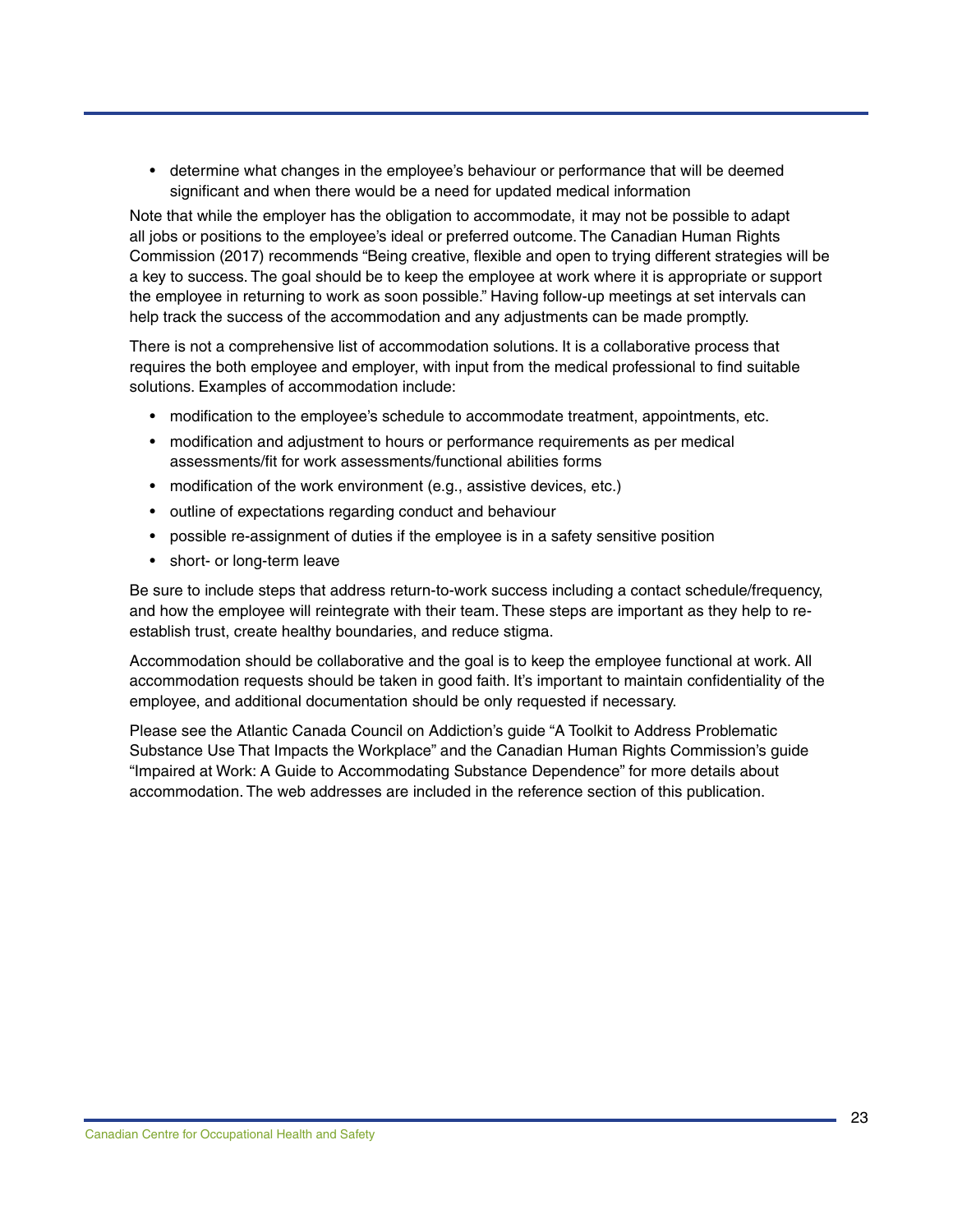## **EMPLOYEE OBLIGATIONS**

### <span id="page-27-0"></span>**Employee Duties**

Employees have a duty to perform their job safely. This duty includes the need to understand their job and the impact that using substances (medical/therapeutic or non-medical) could have on their safety and the safety of others. Employees have a duty to work safely, and to follow prescribed health and safety legislation and the employer's policies and programs. As noted earlier, as part of their education and training, employees and supervisors will be aware of the signs and symptoms of impairment. If anyone suspects impairment in others or wishes to report their own inability to work safely, this concern should be reported to the supervisor or delegated persons.

If an employee requires a medication that is known to cause impairment, it is beneficial that they notify their employer. In some cases, they may have a legal obligation to do so. The medication includes any over-the-counter medications or prescription drugs including cannabis used for therapeutic purposes. The employee's diagnosis does not need to be stated. If there is an effect that may prevent the employee from performing their work safely, appropriate accommodations should be made. The employee should:

- provide relevant documentation to the employer,
- follow any medical directions that relates to taking the medication, and
- follow all precautions regarding impairment.

It is the responsibility of the employee to work with their medical professional to a complete any form or assessments necessary to support fitness to work or accommodation plans, and to participate in return to work/remain at work planning. If there are changes to the employee's abilities, these changes should be promptly discussed with the employer by the employee.

#### **Education and Training**

Employees should be:

- aware and trained on their role and responsibilities regarding their organization's policy(ies)
- aware of how impairment will be assessed (e.g., fit to work)
- educated and trained on substance use, including information about disability due to substance dependence and the impact on safety, health, personal life, and work performance
- aware of what current resources and supports are available for an individual and their family
- aware of any implications of discipline if there are contraventions of the organization's policy(ies)
- provided with the employer's accommodation policy and procedures
- if trained to do so, be able to recognize the signs and symptoms of impairment in others, and report concerns to their supervisor or employer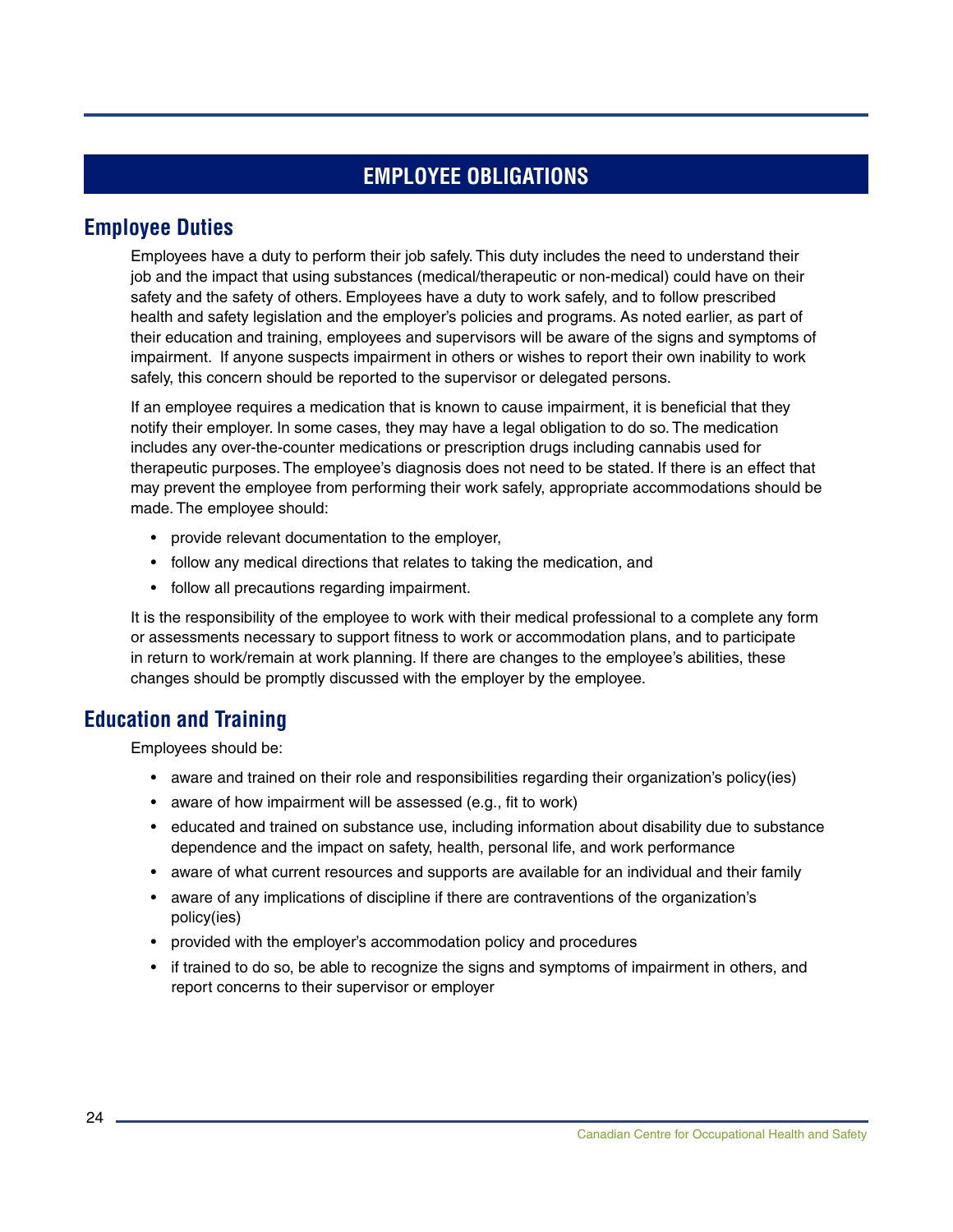# **PREVENTION – CREATING A HEALTHY WORKPLACE**

### <span id="page-28-0"></span>**Workplace Factors**

There are workplace factors that may contribute to substance use, for example:

- jobs that offer little control or low job satisfaction
- repetitive, monotonous jobs with periods of inactivity
- working in isolation or remote areas with little supervision

There are many personal and social factors that can influence an individual and could lead to a substance dependence issue. There are also some work-related factors that can negatively impact an individual and potentially lead to substance use:

- high stress, low control
- low job satisfaction
- long hours or irregular shifts
- fatigue
- repetitious duties
- periods of inactivity or boredom
- isolation
- remote or irregular supervision
- easy access to substances

Also, individuals with substance dependence may feel fear of discrimination and stigma, which can prevent them from seeking help and addressing the issue.

For these reasons, it's important to create supportive workplaces in which there is a culture of respect and inclusion to help those facing challenges, and keep employees safe and healthy.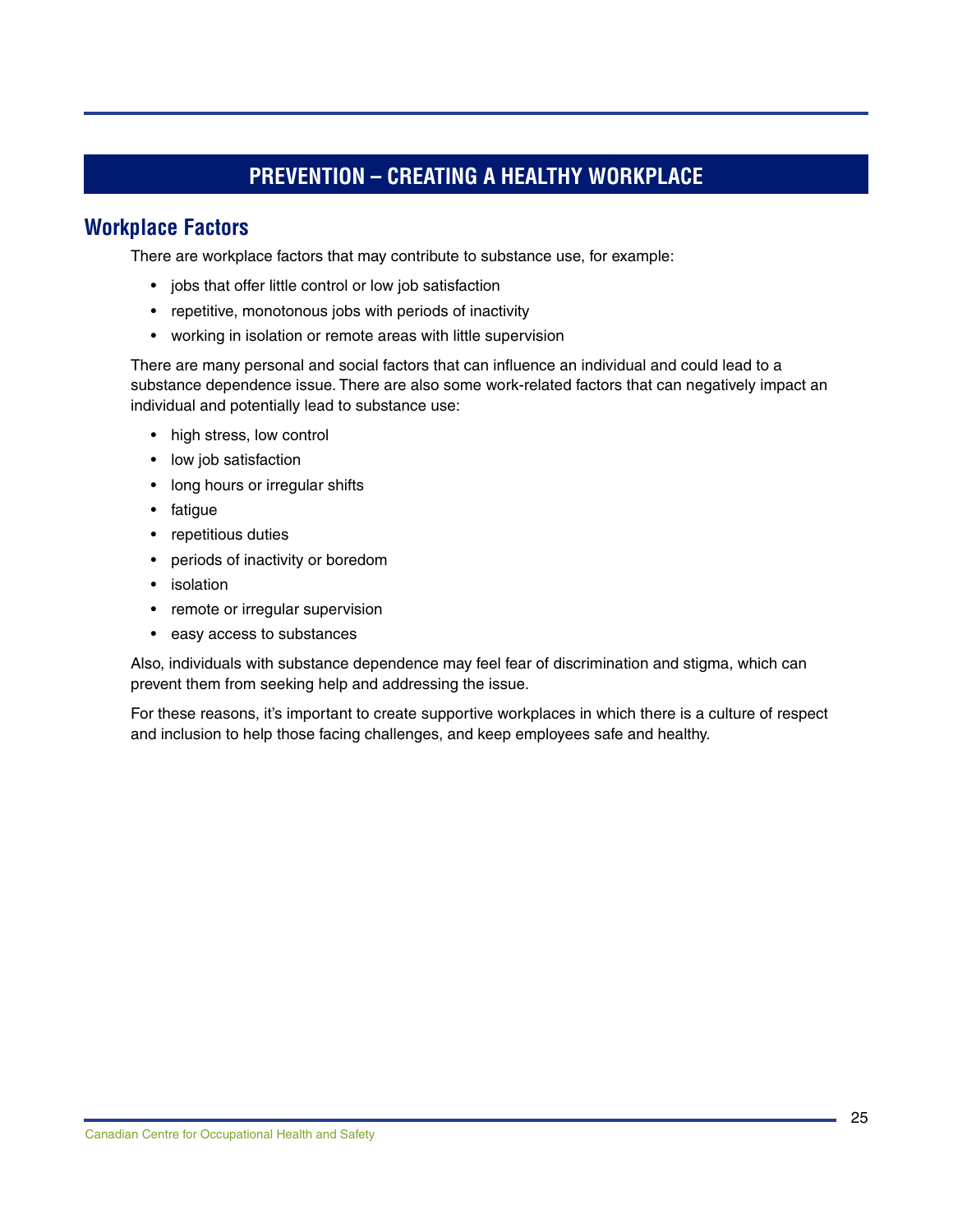### <span id="page-29-0"></span>**Create and Foster Supportive Workplaces**

Often substance use and mental illness are concurrent disorders, and substance use can have a significant impact on the mental health of an individual as well as the culture of the organization.

A comprehensive workplace health and safety program (CWHSP) is a recommended approach that will not just benefit individuals who are facing challenges, but all employees. In a supportive workplace, employees will feel safe to share their concerns and seek assistance. A CWHSP is a series of strategies and related activities, initiatives and policies developed by the employer, in consultation with employees, to continually improve or maintain the quality of working life, health, and the well-being of the workforce. This program addresses (Burton, 2010):

- occupational health and safety
- psychosocial work environment
- workplace health promotion (wellness/well-being, personal health resources)
- organizational community involvement

These activities are developed as part of a continual improvement process to improve the work environment (physical, psychosocial, organizational, economic), and to increase personal empowerment and personal growth. Note that these are not four distinct or separate areas. They overlap and should be integrated within the program, and not addressed in isolation.

### **Comprehensive Workplace Health Policy and Program**

The program should start with a needs assessment to help identify the scope of the issue, and any concerns that should be addressed, determine what is already in place, and what resources are available for individuals with substance dependence problems. Once the needs assessment has been completed, the policy can be drafted and implemented. The policy should include the following sections:

- Scope
- Objectives
- Roles and responsibilities
- Rules
- Policy violations and consequences
- Procedure
- Prevention
- Assessment and rehabilitation
- Confidentiality and privacy
- Policy and program evaluation

Once the policy and program is complete, then there is a need for education and training for both employees and supervisors. Finally, appropriate supports should be identified.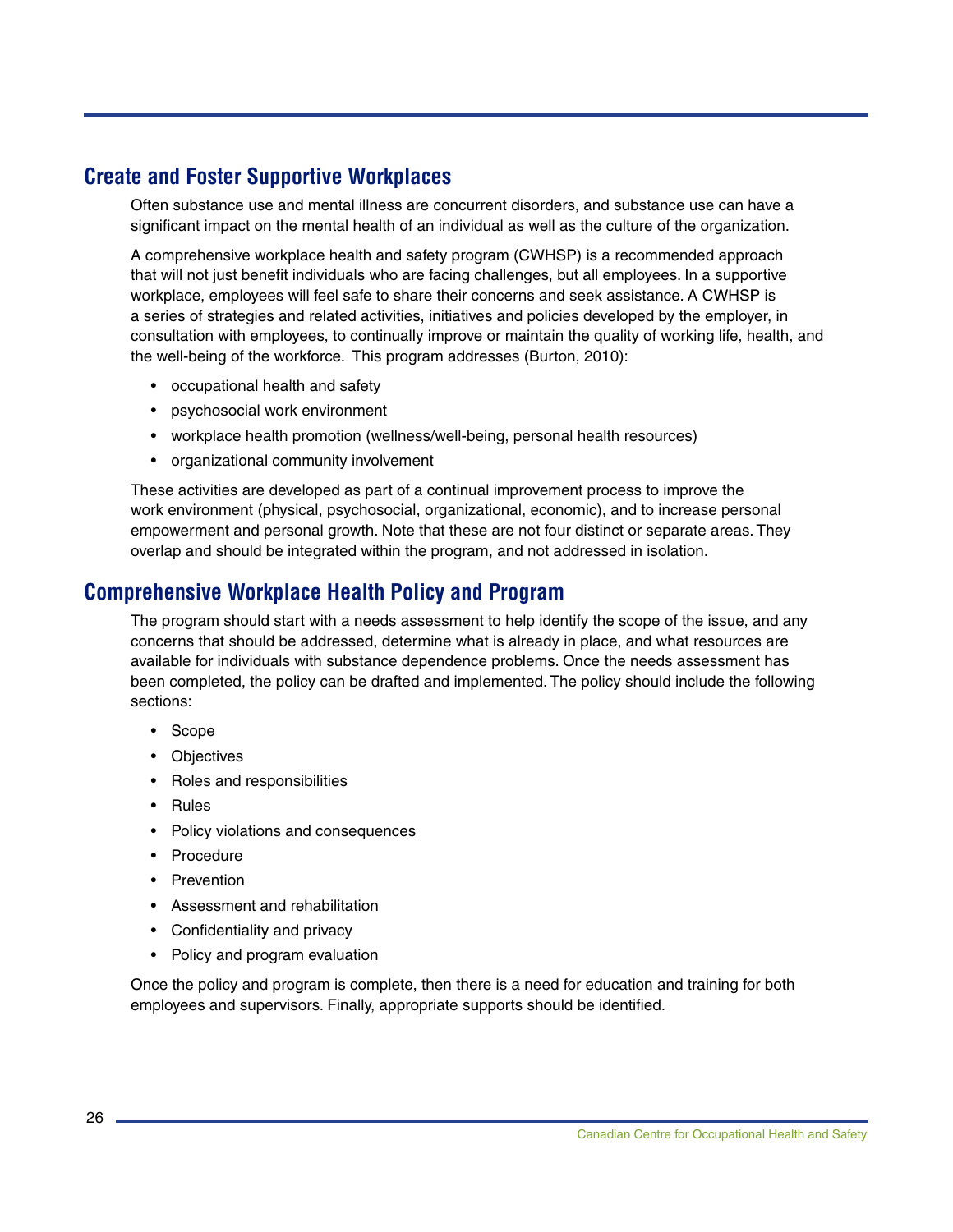### **CONCLUSION**

<span id="page-30-0"></span>Addressing potential impairment from cannabis is part of a workplace's hazard assessment process. Appropriate controls and measures must be identified, including the need for a concise workplace policy(ies). As part of the policy and procedures, identify what action will be taken if there is suspected or identified impairment or substance use, and the need for accommodation practices where necessary (including for medical/therapeutic needs, and disability due to substance dependence).

Testing employees for substances typically reveals only the presence of the substance, not the level of impairment. Testing is also not generally supported by human rights legislation. As such, supervisors should be trained on how to identify signs of impairment, and how to respond and implement the next steps as identified in the workplace policy. Employees should be educated and trained on available policies, programs, recognizing impairment in others, and any assistance measures available to them.

Accommodation is necessary in cases of medical/therapeutic need, or disability (including disability from substance dependence). Accommodation plans should be based on medical assessment, and developed collaboratively between both employer and employee.

Creating a supportive workplace will help reduce the stigma associated with substance use or dependence, and ideally, reducing the need for substances in general.

The key steps to reducing the impact of impairment on the workplace is to have these mechanisms in place, to provide clear guidance to all workplace parties, and to apply workplace policies and programs using a fair and consistent approach.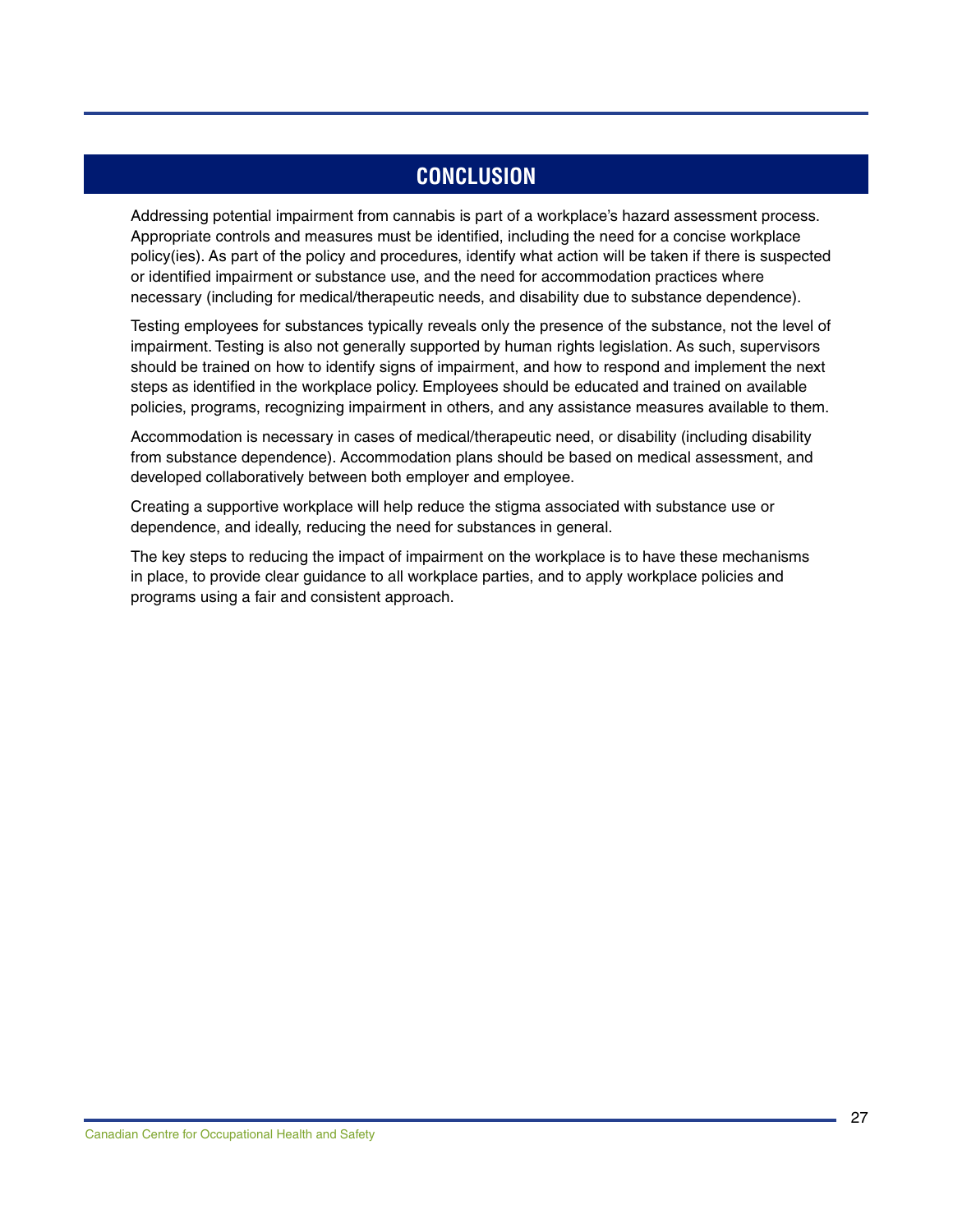# **APPENDICES**

#### **Appendix A: Sample Workplace Policy Regarding Impairment**

#### <span id="page-31-0"></span>**Title:** Impairment

**Relevant Legislation:** *Occupational Health and Safety Act; Human Rights Act*

#### **Purpose**

ABC Organization is accountable to create a safe environment for patients, families, staff, volunteers and members of the public. This duty includes addressing any issue that may impair an employee's ability to perform their work functions responsibly.

#### **Policy**

All individuals working at ABC Organization (including volunteers and contractors) are expected to report fit for duty for scheduled work and be able to perform assigned duties safely and acceptably without any limitations due to use or after effects of alcohol, illicit drugs, non-prescription drugs, prescribed medications, or any other substance situation, or issue that may impair judgment or performance.

ABC Organization has taken the position that the presence of illicit drugs, recreational drugs and alcohol on the worksite is not permitted.

Any individual failing to adhere to this policy will be subject to discipline up to and including dismissal.

#### **Procedures**

Managers and supervisors are to identify and handle all situations promptly where there are concerns about an individual's ability to perform his or her job safely.

Employees who are assessed and suspected to be impaired while at work will be sent home immediately. Transportation will be arranged. The supervisor is responsible for documenting any incidence of suspected impairment.

Employees are encouraged to inform their supervisor or another named person(s) about any situation that may compromise their safety or the safety of others, or impair their performance.

ABC Organization will use "fit to work" procedures, and provide accommodations (where appropriate). ABC Organization honours that disabilities are protected through human rights legislation. ABC Organization will provide support for employees by providing access to confidential assessment, counselling, treatment, and after-care services. Employees who have substance dependence are strongly encouraged to seek assistance through the Employee Assistance Program. All voluntary referrals to the Employee Assistance Program are kept confidential.

Employees shall advise their supervisor whenever they have any concerns about their colleagues' fitness or duties.

The Human Resource contact will work with the immediate supervisor to determine appropriate disciplinary action if necessary.

The Manager will ensure adherence to reporting requirements with the appropriate licensing bodies.

**Signed:**

**Effective Date:** 

Adapted from ACCA (no date)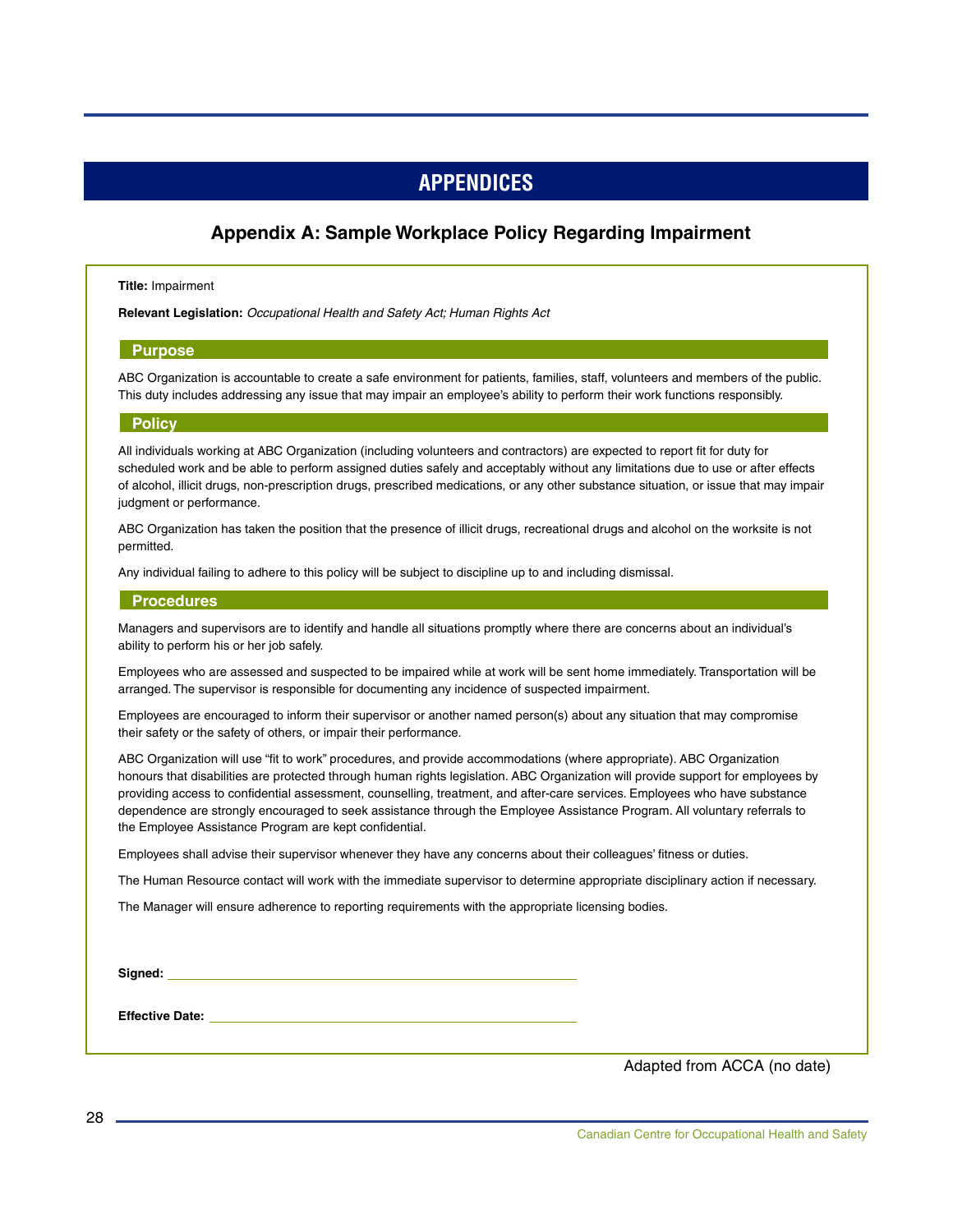### **Appendix B: Sample Tool – Reporting Suspected Impairment**

<span id="page-32-0"></span>

| <b>Reporting Employee Name:</b>                        |                              |                                   |                     |  |  |  |
|--------------------------------------------------------|------------------------------|-----------------------------------|---------------------|--|--|--|
| Date of Incident or Concern:                           |                              |                                   |                     |  |  |  |
| Description of Incident or Concern and those involved: |                              |                                   |                     |  |  |  |
| <b>Behaviour</b>                                       | Nervous?                     | Insulting?                        | □ Sleepy?           |  |  |  |
|                                                        | □ Exaggerated<br>politeness? | □ Confused?                       | □ Combative?        |  |  |  |
|                                                        | □ Excited?                   | Quarrelsome?                      | □ Fatigued?         |  |  |  |
|                                                        | Uncooperative?               | Poor memory?                      | Overly talkative?   |  |  |  |
|                                                        | Other (please describe)?     |                                   |                     |  |  |  |
|                                                        | □ Sweating?                  | □ Slow reactions?                 | □ Crying?           |  |  |  |
| <b>Unusual Actions</b>                                 | Quick moving?                | $\Box$ Tremors?                   | $\Box$ Fighting?    |  |  |  |
|                                                        | Other (please describe)?     |                                   |                     |  |  |  |
| <b>Speech</b>                                          | □ Slurred?                   | □ Slow?                           | □ Confused?         |  |  |  |
|                                                        | $\Box$ Thick?                | Rambling?                         | <b>Q</b> Pressured? |  |  |  |
|                                                        | Other (please describe)?     |                                   |                     |  |  |  |
| <b>Balance</b>                                         | <b>D</b> Falling?            | □ Staggering or<br>unsteady gait? | Unsure?             |  |  |  |
|                                                        | Needs support?               | □ Stumbling?                      | $\Box$ Normal?      |  |  |  |
|                                                        | Other (please describe)?     |                                   |                     |  |  |  |
| Witness / Other<br>Employees Involved:                 |                              |                                   |                     |  |  |  |
| <b>Supervisor Actions:</b>                             |                              |                                   |                     |  |  |  |
| Signature:                                             |                              |                                   |                     |  |  |  |
| Date:                                                  |                              |                                   |                     |  |  |  |

Adapted from ACCA (no date)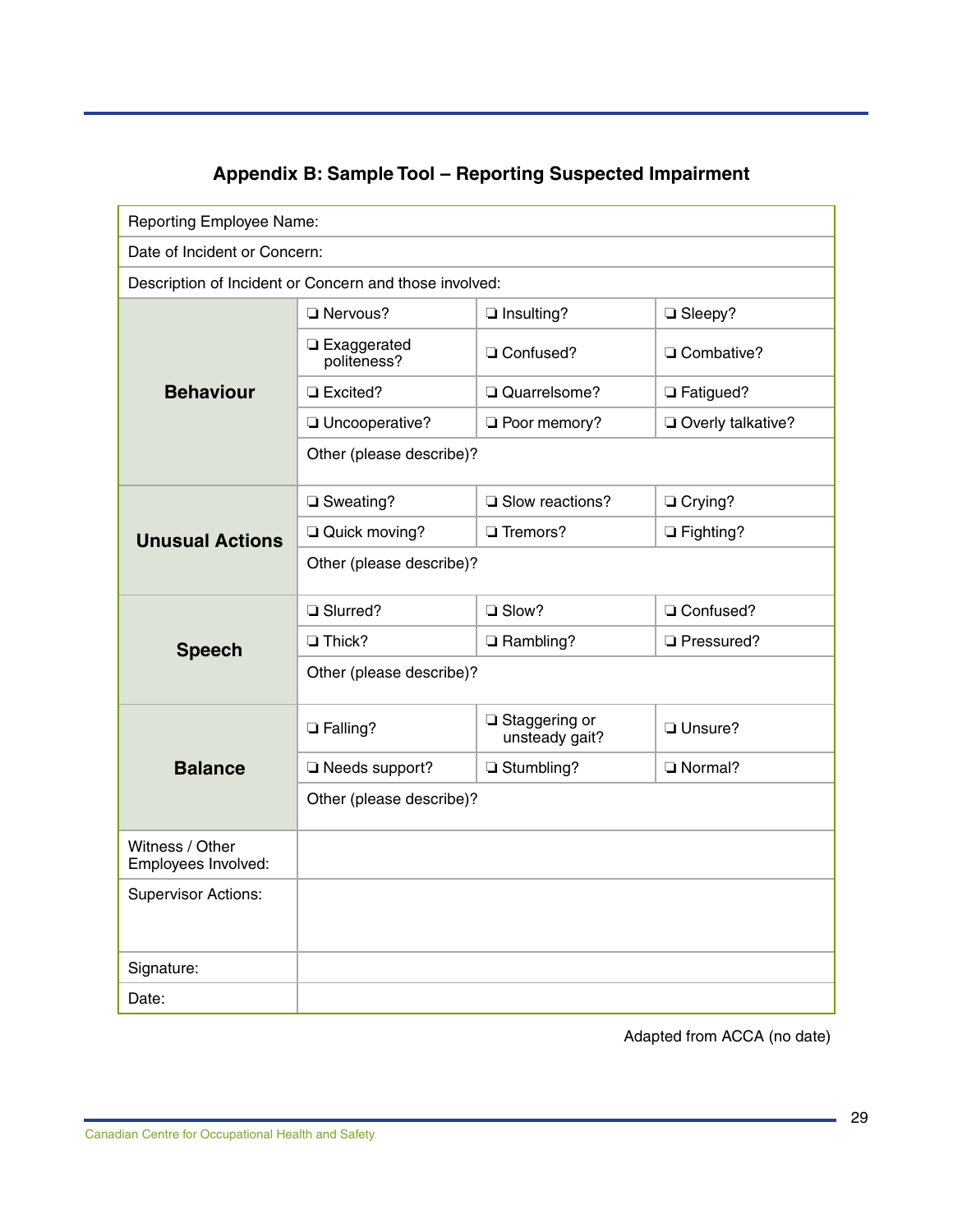# **Appendix C: Sample Tool - Responding to Suspected Impairment Form**

<span id="page-33-0"></span>

| <b>Responding to Suspected Impairment</b>                                                                                                                                  |       |  |  |  |  |
|----------------------------------------------------------------------------------------------------------------------------------------------------------------------------|-------|--|--|--|--|
| Employee Name:                                                                                                                                                             | Date: |  |  |  |  |
| Supervisor Name:                                                                                                                                                           |       |  |  |  |  |
| Observer Name:                                                                                                                                                             |       |  |  |  |  |
| Incident or Concern Details                                                                                                                                                |       |  |  |  |  |
|                                                                                                                                                                            |       |  |  |  |  |
| <b>Action Note:</b><br>If there is concern employee may be or may become violent or threatening, or<br>may be in need of medical assistance, call security, police, or 911 |       |  |  |  |  |
| <b>Observations</b>                                                                                                                                                        |       |  |  |  |  |
| Concerns regarding safety, health, or other work-related issues                                                                                                            |       |  |  |  |  |
| Details from discussion with employee                                                                                                                                      |       |  |  |  |  |
| Discussion of available services, if applicable                                                                                                                            |       |  |  |  |  |
| Safe arrangements (driven by/taxi, other work assigned, etc.)                                                                                                              |       |  |  |  |  |
| Next steps / Return to work process                                                                                                                                        |       |  |  |  |  |
| Notifications made to:                                                                                                                                                     |       |  |  |  |  |
| <b>Signatures</b>                                                                                                                                                          |       |  |  |  |  |
| Employee:                                                                                                                                                                  | Date: |  |  |  |  |
| Supervisor:                                                                                                                                                                | Date: |  |  |  |  |
| Observer:                                                                                                                                                                  | Date: |  |  |  |  |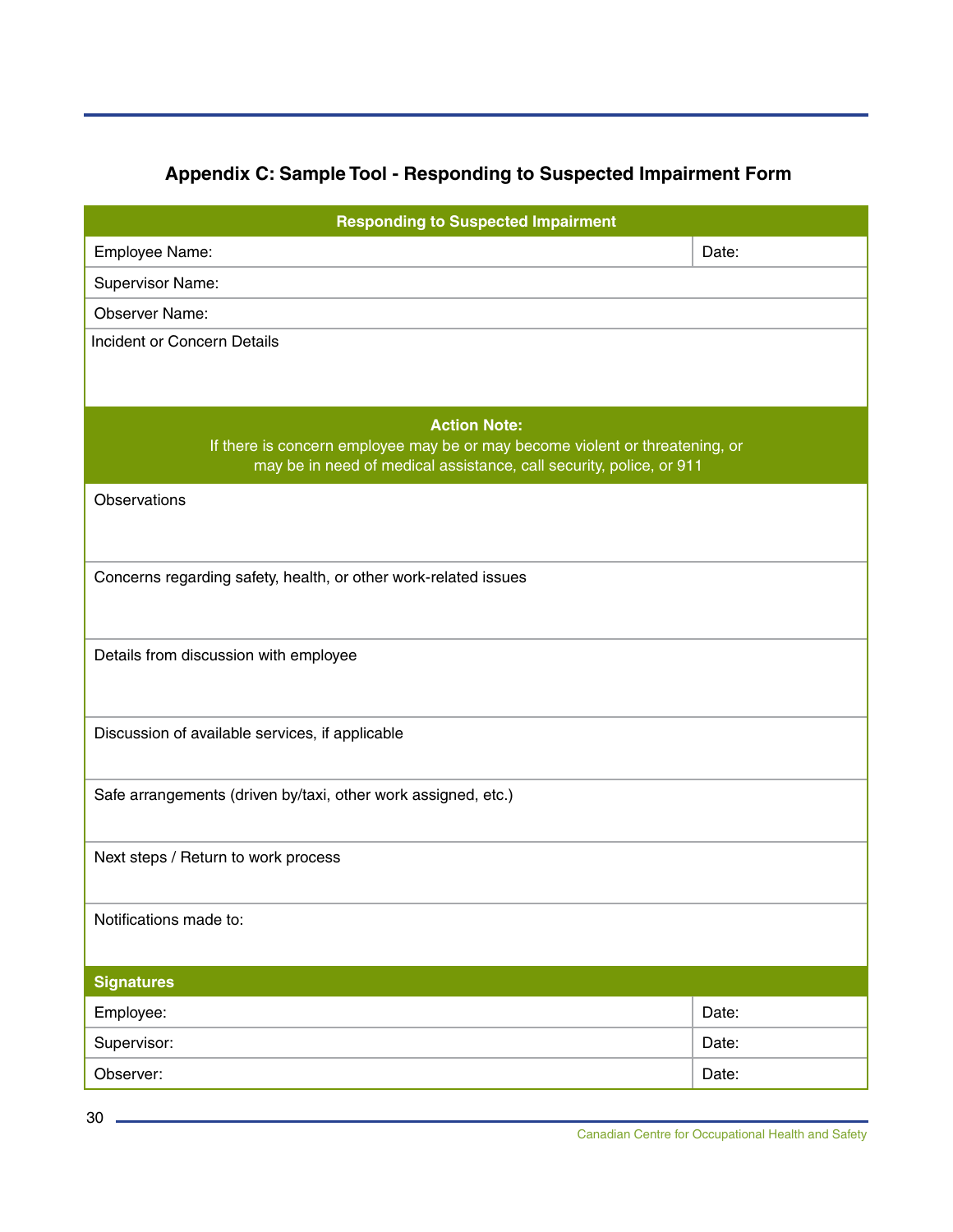#### <span id="page-34-0"></span>**Appendix D: Sample Tool – Accommodation Policy and Procedures.**

**More Information:** This appendix was provided by the Canadian Human Rights Commission. For more information about the duty to accommodate, please visit the Commission's website at [www.chrc-ccdp.gc.ca](http://www.chrc-ccdp.gc.ca)

#### **Template [Name of Organization] Accommodation Policy and Procedures**

#### **Policy Statement**

[Name of Organization] is committed to fostering an inclusive workplace where all employees are treated with respect and dignity.

**[Name of Organization]** will act in a manner consistent with its obligations under the Canadian Human Rights Act **[insert; "and the Employment Equity Act, and (title of provincial or territorial human rights legislation)" if applicable].**

**[Name of Organization]** will provide a workplace that ensures equal opportunity free from discrimination based on race, colour, national or ethnic origin, religion, age, sex (includes pregnancy or child-birth), sexual orientation, gender identity or expression, marital status, family status, genetic characteristics, disability (includes mental or physical disability, disfigurement and dependence on alcohol or a drug) or conviction for an offence for which a pardon has been granted or a record suspended.

**[Name of Organization]** will provide workplace accommodation, to the point of undue hardship. The purpose of accommodation is to ensure that individuals who are otherwise able to work are not discriminated against by being excluded from doing so when working conditions can be adjusted without causing undue hardship to the employer.

#### **Application**

This policy applies to all current employees and applicants for employment of **[Name of Organization]**, including full and parttime, casual, contract, permanent, and temporary employees. This policy also applies to employees on approved leave including short and long-term disability leave.

This policy applies to all aspects of employment including, but not limited to recruitment, selection, training, promotion, transfers, work arrangements, compensation and benefits, and termination of employment.

#### **Definitions**

An **Inclusive Workplace** means that all employees have the opportunity to contribute and participate in the workplace in a barrier free environment. Critical to the notion of an inclusive workplace is a robust accommodation policy.

**Accommodation** means taking steps to adjust rules, policies, practices or situations that have a negative impact on an individual or groups, protected under the Canadian Human Rights Act.

**Undue Hardship** occurs when accommodation adjustments to the workplace would be prohibitively expensive, or create undue risks to health or safety. Each situation will be viewed as unique and assessed individually. A claim of undue hardship must be supported with facts and a detailed analysis of options, impressionistic or speculative reasons will not suffice.

The following are examples where accommodation could cause undue hardship:

- an employer cannot accommodate without seriously impacting business operations;
- an employee will not be able to return to work in the foreseeable future or is absent so often that it is no longer possible to accommodate them without causing the employer serious financial hardship;
- the employee's position is safety sensitive and, as a result, accommodation may pose a safety risk to the employee, his or her colleagues, clients and / or the public.

#### **Responsibilities and Expectations**

Accommodation is a shared responsibility between employees, supervisors and [Name of Organization], as the employer.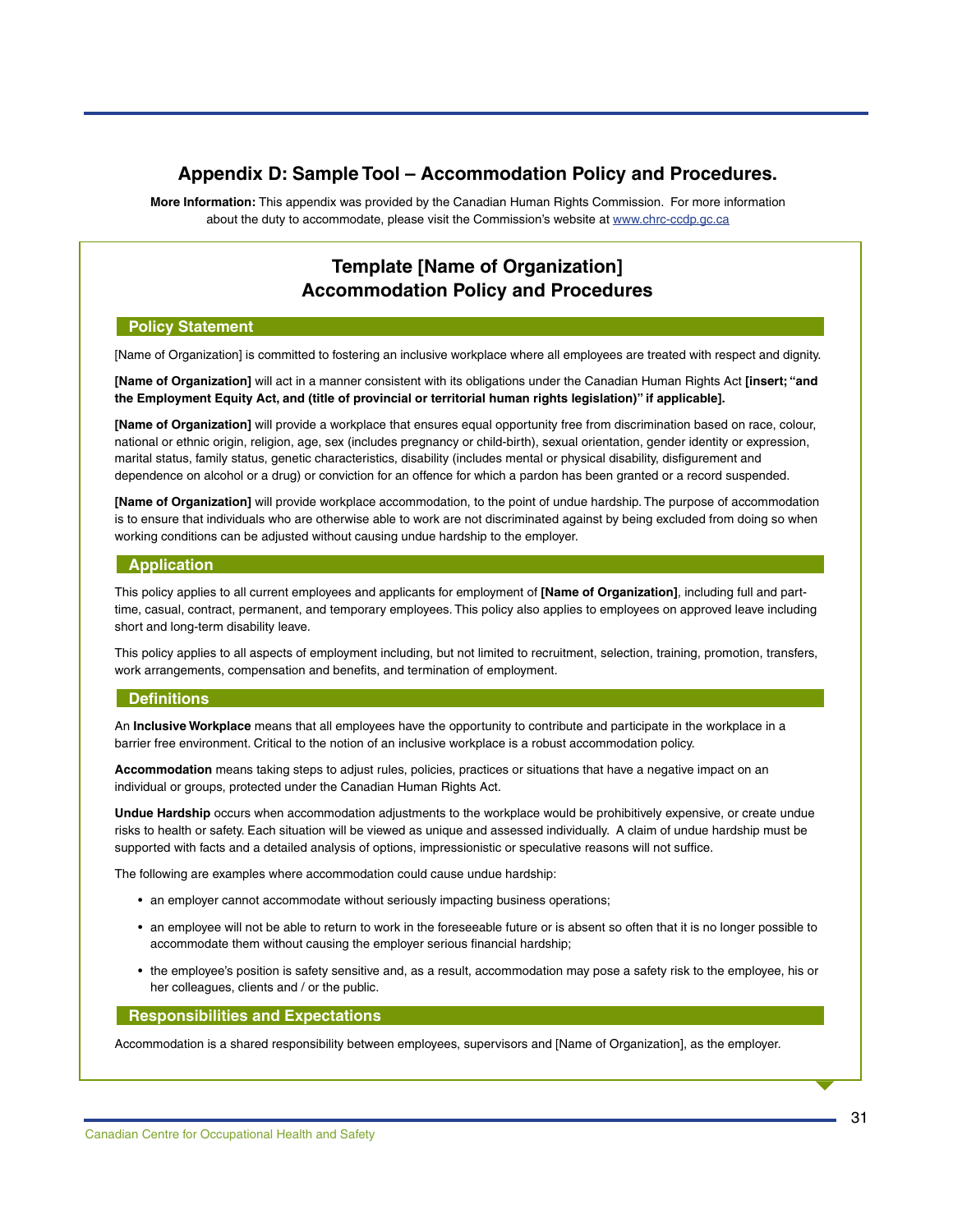#### **[Name of Organization] is responsible for:**

- eliminating barriers that prevent people from accessing, or being included in, the workplace;
- minimizing the need for individual accommodation by regularly reviewing rules, policies, by-laws and practices to ensure that they are not discriminatory;
- ensuring that all employees and job applicants are advised of their right to be accommodated;
- dealing with requests for accommodation in a timely, confidential and sensitive manner;
- providing individual accommodation to the point of undue hardship; and
- ensuring that this policy is effectively implemented.

#### **Supervisors are responsible for:**

- fostering an inclusive work environment by treating all employees and job applicants with respect and dignity;
- identifying and eliminating barriers that prevent people from accessing, or being included in, the workplace;
- dealing with requests for accommodation in a timely, confidential and sensitive manner;
- informing individuals requiring accommodation what information they need to provide to be accommodated;
- generating accommodation options based on the information provided about the individual's accommodation need(s)
- involving individuals requiring accommodation in the search for accommodation;
- initiating a discussion about accommodation when they are aware that an employee or job applicant may have a need for accommodation, but is unable, for any reason, to articulate that need.

#### **Employees and job applicants are responsible for:**

- making their accommodation needs known. This does not require the disclosure of the specific cause of their needs but only the effects which create the need for accommodation.
- helping to identify potential accommodation options;
- providing documentation in support of their request for accommodation, including information about any restrictions or limitations; and
- accepting an offer of accommodation that meets their needs, even if it is not their preferred accommodation option.

#### **Employees and job applicants can expect:**

- to be treated with respect and dignity;
- to have their needs accommodated up to the point of undue hardship; and
- to be informed of the reasons, if their accommodation request is denied.

#### **Procedures for Accommodation**

#### **Job Applicants**

When contacted for an interview, job applicants will be advised that **[Name of Organization]** has an accommodation policy and asked whether he or she requires accommodation to participate in the hiring process.

**[Name and/or Position A]** will evaluate the job applicant's request for accommodation and may request more information from the applicant to facilitate the accommodation.

If a request for accommodation is denied, the reasons why will be clearly communicated to the job applicant.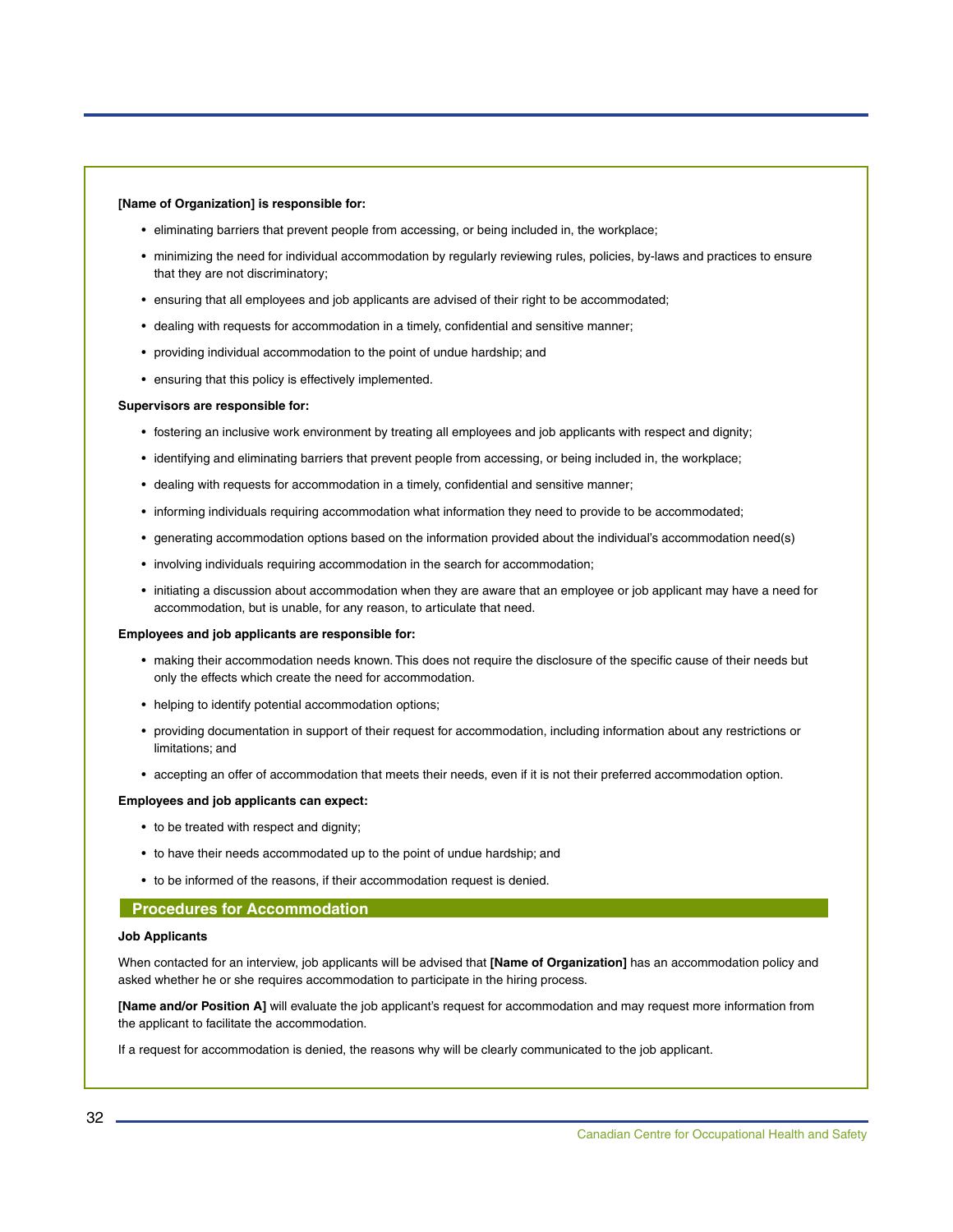#### **Employees**

An employee may request accommodation by notifying his or her supervisor. Alternatively, accommodation needs may be identified through supervisor and employee collaboration in response to concerns raised by the supervisor.

The supervisor will document the request, including the employee's name, position and date of the request, any details provided by the employee and any accommodation options suggested by the employer or employee.

The supervisor may request supporting documentation from the employee in order to identify accommodation needs and options (e.g. details of restrictions or limitations).

When dealing with an accommodation request based on disability, the supervisor should refer to Annex A which provides guidance on asking for medical information to support the accommodation request.

The supervisor will consider accommodation options including, but not limited to: workstation adjustments; reassignment of job tasks; changes to scheduling or hours of work; leaves of absence; and temporary or permanent reassignment.

The supervisor will discuss available accommodation options with the employee. The accommodation preferences of the employee will be taken into account. However, the supervisor may proceed with an option that is less costly or easier to provide, when it meets the employee's accommodation needs. The supervisor will clearly communicate the reasons for his or her decision to the employee.

The supervisor will review the accommodation measures with the employee on a regular basis to confirm they continue to be necessary and effective.

If the available accommodation options raise the likelihood of causing undue hardship, the supervisor will refer the matter to **[Name and/or Position B]** for decision.

**[Name and/or Position B]** will ensure that all accommodation options short of undue hardship have been considered prior to refusing accommodation. If a request for accommodation is denied, **[Name and/or Position B]** will clearly communicate the reasons why to the employee.

#### **Appeals**

If an employee or applicant has been denied accommodation, is not satisfied with the accommodation offered, or believes that his or her request has not been handled in accordance with this policy, he or she may request a second opinion from **[Name and/or Position C]**.

An employee or applicant may also file a discrimination complaint with the Canadian Human Rights Commission **[insert "and (title of other grievance mechanism)" if applicable]**.

#### **Privacy and Confidentiality**

All records associated with accommodation requests will be maintained in a secure location, separate from employees' personnel files and will only be shared with persons who need the information.

**[Name of Organization]** and all individuals involved in the accommodation process will comply with the requirements of the **[insert "(title of applicable privacy legislation)"]** to protect personal information.

#### **Review**

[Name and/or Position A] will review this policy and related procedures on an annual basis, or as required, and will make adjustments as necessary to ensure that it continues to meet the needs of all employees.

#### **Enquiries**

Enquiries about this policy and related procedures can be made to **[Name and/or Position B]**.

**Date: [Month, day, year**]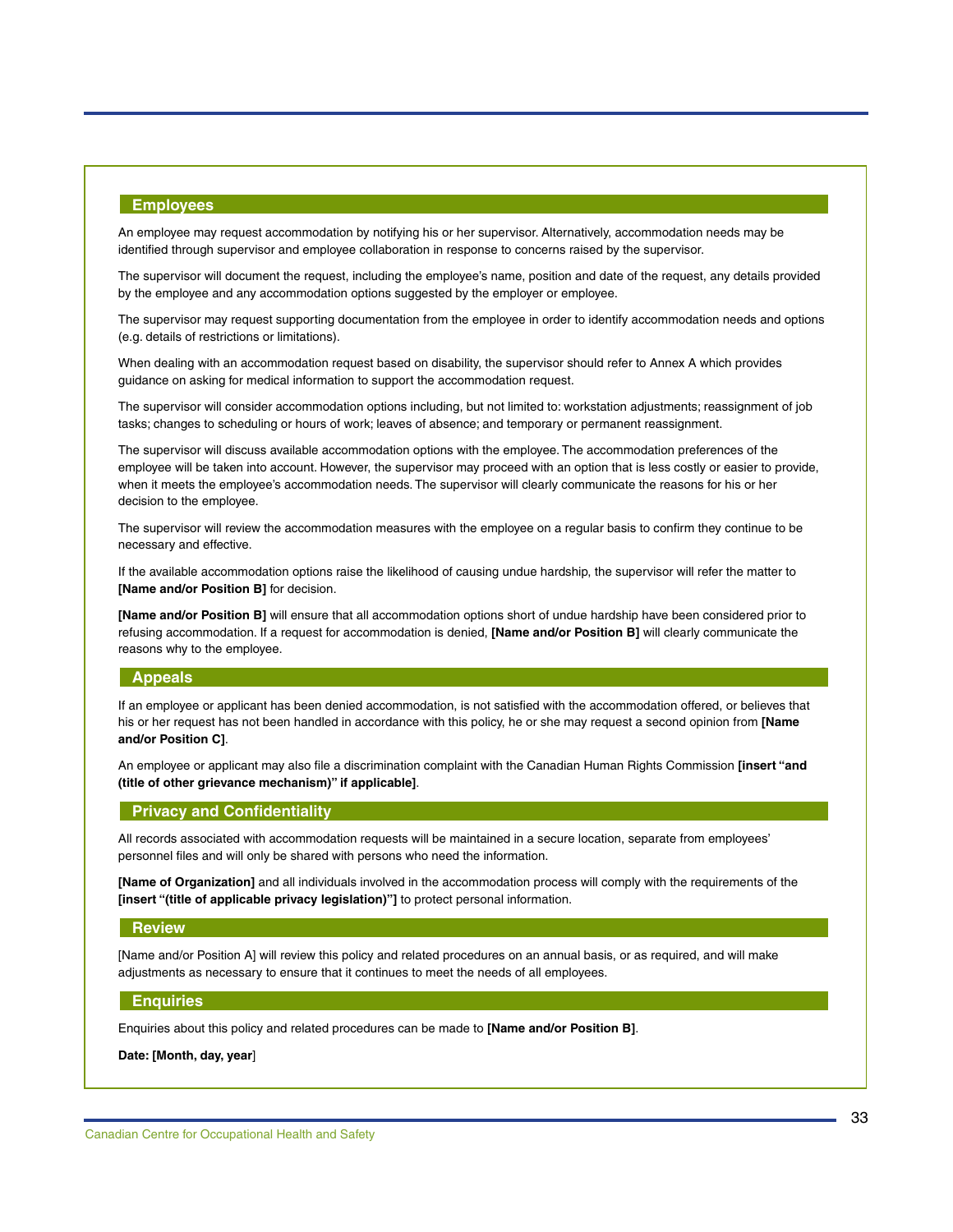### **REFERENCES**

References and URLs were valid as of date of publication.

<span id="page-37-0"></span>**Atlantic Canada Council on Addiction (ACCA). (no date)**. *A Toolkit to Address Problematic Substance Use that Impacts the Workplace.* Retrieved from: [http://www.health.gov.nl.ca/health/](http://www.health.gov.nl.ca/health/publications/addiction_substance_abuse_workplace_toolkit.pdf) [publications/addiction\\_substance\\_abuse\\_workplace\\_toolkit.pdf](http://www.health.gov.nl.ca/health/publications/addiction_substance_abuse_workplace_toolkit.pdf)

**Burton, J. (2010)**. *WHO Healthy Workplace Framework and Model: Background and Supporting Literature and Practices.* World Health Organization. Retrieved from: [http://www.who.int/occupational\\_](http://www.who.int/occupational_health/healthy_workplace_framework.pdf) [health/healthy\\_workplace\\_framework.pdf](http://www.who.int/occupational_health/healthy_workplace_framework.pdf)

**Canadian Human Rights Commission. (2013)**. *What is Discrimination?* Retrieved from:<http://www.chrc-ccdp.gc.ca/eng/content/what-discrimination>

**Canadian Human Rights Commission. (2017a)**. *Impaired at Work: A Guide to Accommodating Substance Dependence.* Retrieved from: [http://www.chrc-ccdp.gc.ca/sites/default/files/impaired\\_at\\_](http://www.chrc-ccdp.gc.ca/sites/default/files/impaired_at_work.pdf) [work.pdf](http://www.chrc-ccdp.gc.ca/sites/default/files/impaired_at_work.pdf)

**Centre for Addiction and Mental Health. (2014).** *Cannabis Policy Framework.* Retrieved from: https://www.camh.ca/-/media/files/pdfs---public-policy-submissions/ camhcannabispolicyframework-pdf.pdf

**Department of Justice, Canada. (2017)**. Questions and Answers – *Proposed legislation to amend the Criminal Code: Impaired driving.* Retrieved from:<http://www.justice.gc.ca/eng/csj-sjc/pl/sidl-rlcfa/qa-qr.html>

**Department of Justice, Canada. (2018)** *Impaired Driving Laws.* Retrieved from:<http://www.justice.gc.ca/eng/cj-jp/sidl-rlcfa/index.html>

**Fraser, L. (2016, February 28).** *What Canada can learn From U.S., Uruguay about selling marijuana?* CBC News.

Retrieved from:<http://www.cbc.ca/news/canada/marijuana-legalizing-colorado-washington-1.3462673>

**Ghosh, T. et al. (2015)**. *The Public Health Framework of Legalized Marijuana in Colorado.* American Journal of Public Health. Retrieved from: [http://ajph.aphapublications.org/doi/full/10.2105/](http://ajph.aphapublications.org/doi/full/10.2105/AJPH.2015.302875) [AJPH.2015.302875](http://ajph.aphapublications.org/doi/full/10.2105/AJPH.2015.302875)

**Goldsmith, R.S. et al. (2015, May)**. *Medical marijuana in the workplace: challenges and management options for occupational physicians.* Journal of Occupational and Environmental Medicine. Volume 57, Number 5, pp. 518-525.

Retrieved from:<https://www.ncbi.nlm.nih.gov/pubmed/25951421>

**Government of Canada. (2015)**. *Toward The Legalization, Regulation and Restriction of Access to Marijuana: Discussion Paper.* Retrieved from: [http://healthycanadians.gc.ca/health-system-systeme](http://healthycanadians.gc.ca/health-system-systeme-sante/consultations/legalization-marijuana-legalisation/alt/legalization-marijuana-legalisation-eng.pdf)[sante/consultations/legalization-marijuana-legalisation/alt/legalization-marijuana-legalisation-eng.pdf](http://healthycanadians.gc.ca/health-system-systeme-sante/consultations/legalization-marijuana-legalisation/alt/legalization-marijuana-legalisation-eng.pdf)

**Government of Canada. (2016)**. *A Framework for the Legalization and Regulation of Cannabis in Canada: The final report of the task force on cannabis legalization and regulation.* Retrieved from: [http://healthycanadians.gc.ca/task-force-marijuana-groupe-etude/framework-cadre/](http://healthycanadians.gc.ca/task-force-marijuana-groupe-etude/framework-cadre/index-eng.php) [index-eng.php](http://healthycanadians.gc.ca/task-force-marijuana-groupe-etude/framework-cadre/index-eng.php)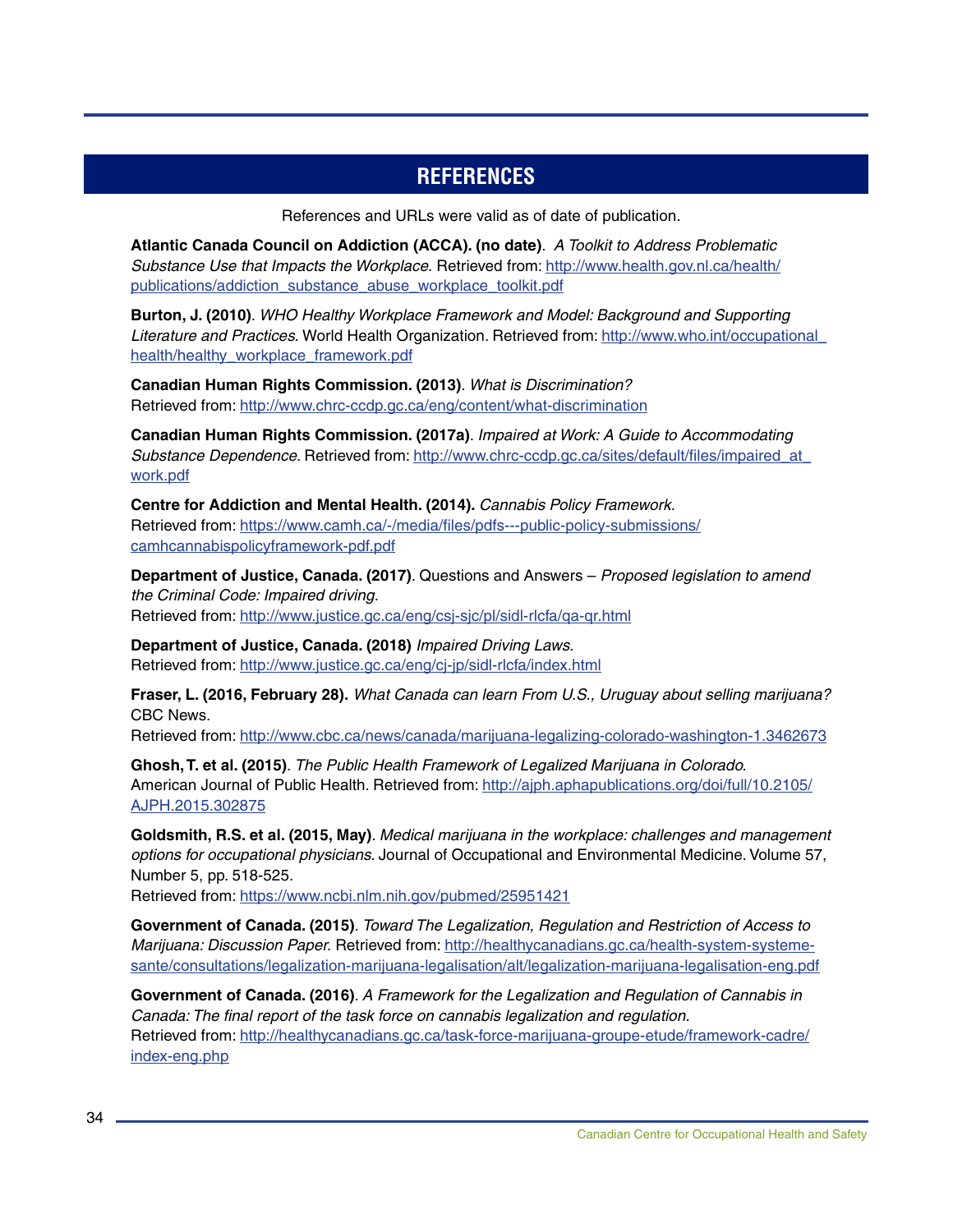**Government of Canada. (2018).** *Legalizing and Strictly Regulating Cannabis: The Facts* Retrieved from: https://www.canada.ca/en/services/health/campaigns/legalizing-strictly-regulatingcannabis-facts.html

**Harris, K. (2016, December 13)**. *Pot-impaired driving alarms raised in wake of marijuana task force report.* CBC News. Retrieved from: [http://www.cbc.ca/news/politics/marijuana-task-force-impaired](http://www.cbc.ca/news/politics/marijuana-task-force-impaired-driving-1.3894337)[driving-1.3894337](http://www.cbc.ca/news/politics/marijuana-task-force-impaired-driving-1.3894337)

**Health Canada. (2013)**. *Information for Health Care Professionals: Cannabis (marihuana, marijuana) and the cannabinoids. Dried plant for administration by ingestion or other means. Psychoactive agent.* Retrieved from: [https://www.canada.ca/en/health-canada/services/drugs-health-products/medical](https://www.canada.ca/en/health-canada/services/drugs-health-products/medical-use-marijuana/information-medical-practitioners/information-health-care-professionals-cannabis-marihuana-marijuana-cannabinoids.html)[use-marijuana/information-medical-practitioners/information-health-care-professionals-cannabis](https://www.canada.ca/en/health-canada/services/drugs-health-products/medical-use-marijuana/information-medical-practitioners/information-health-care-professionals-cannabis-marihuana-marijuana-cannabinoids.html)[marihuana-marijuana-cannabinoids.html](https://www.canada.ca/en/health-canada/services/drugs-health-products/medical-use-marijuana/information-medical-practitioners/information-health-care-professionals-cannabis-marihuana-marijuana-cannabinoids.html)

**Health Canada. (2016a)**. *Consumer Information – Cannabis (Marihuana, marijuana).* Retrieved from: [https://www.canada.ca/en/health-canada/services/drugs-health-products/medical](https://www.canada.ca/en/health-canada/services/drugs-health-products/medical-use-marijuana/licensed-producers/consumer-information-cannabis-marihuana-marijuana.html)[use-marijuana/licensed-producers/consumer-information-cannabis-marihuana-marijuana.html](https://www.canada.ca/en/health-canada/services/drugs-health-products/medical-use-marijuana/licensed-producers/consumer-information-cannabis-marihuana-marijuana.html) 

**Health Canada. (2016b)**. *Access to Cannabis for Medical Purposes Regulations - Daily Amount Fact Sheet (Dosage).* Retrieved from: [https://www.canada.ca/en/health-canada/services/drugs-health](https://www.canada.ca/en/health-canada/services/drugs-health-products/medical-use-marijuana/information-medical-practitioners/marihuana-medical-purposes-regulations-daily-amount-fact-sheet-dosage.html)[products/medical-use-marijuana/information-medical-practitioners/marihuana-medical-purposes](https://www.canada.ca/en/health-canada/services/drugs-health-products/medical-use-marijuana/information-medical-practitioners/marihuana-medical-purposes-regulations-daily-amount-fact-sheet-dosage.html)[regulations-daily-amount-fact-sheet-dosage.html](https://www.canada.ca/en/health-canada/services/drugs-health-products/medical-use-marijuana/information-medical-practitioners/marihuana-medical-purposes-regulations-daily-amount-fact-sheet-dosage.html)

**Mental Health Commission of Canada. et al. (no date).** *Start the Conversation: Problematic Substance Use and the Workplace.* 

Retrieved from:<http://www.ceapaonline.com/PSUW%20Brochure.pdf>

**National Academies of Sciences, Engineering, and Medicine (2017).** *The health effects of cannabis and cannabinoids: The current state of evidence and recommendations for research.*  The National Academies Press.

Retrieved from: http://nationalacademies.org/hmd/reports/2017/health-effects-of-cannabis-andcannabinoids.aspx

**National Health Service. (2016)**. *How long does cannabis stay in the body after smoking?* Retrieved from:<http://www.nhs.uk/chq/Pages/2287.aspx?CategoryID=53>

**Phillips, J.A. et al. (2015, April)**. *Marijuana in the Workplace: Guidance for Occupational Health Professionals and Employers.* Joint Guidance Statement of the American Association of Occupational Health Nurses and the American College of Occupational and Environmental Medicine. Journal of Occupational and Environmental Medicine, Volume 57,

Number 4, pp. 459-475. Retrieved from: [https://www.acoem.org/uploadedFiles/Public\\_Affairs/](https://www.acoem.org/uploadedFiles/Public_Affairs/Policies_And_Position_Statements/Guidelines/Guidelines/Marijuana%20JointGuidance%202015.pdf) [Policies\\_And\\_Position\\_Statements/Guidelines/Guidelines/Marijuana%20JointGuidance%202015.pdf](https://www.acoem.org/uploadedFiles/Public_Affairs/Policies_And_Position_Statements/Guidelines/Guidelines/Marijuana%20JointGuidance%202015.pdf)

**Public Service Health and Safety Association (PSHSA)**. **(2016)**. *Medical Marijuana in the Workplace.* Retrieved from: [https://www.pshsa.ca/wp-content/uploads/2016/01/PSHSA-Medical-](https://www.pshsa.ca/wp-content/uploads/2016/01/PSHSA-Medical-Marijuana-Sheet-OMDFCAEN1115.pdf )[Marijuana-Sheet-OMDFCAEN1115.pdf](https://www.pshsa.ca/wp-content/uploads/2016/01/PSHSA-Medical-Marijuana-Sheet-OMDFCAEN1115.pdf )

**Robertson. G. and G. McArthur. (2016, August 12)**. *What's in your weed?* The Globe and Mail. Retrieved from: [http://www.theglobeandmail.com/news/investigations/globe-investigation-whats-in](http://www.theglobeandmail.com/news/investigations/globe-investigation-whats-in-your-weed-we-tested-dispensary-marijuana-to-findout/article31144496/)[your-weed-we-tested-dispensary-marijuana-to-findout/article31144496/](http://www.theglobeandmail.com/news/investigations/globe-investigation-whats-in-your-weed-we-tested-dispensary-marijuana-to-findout/article31144496/)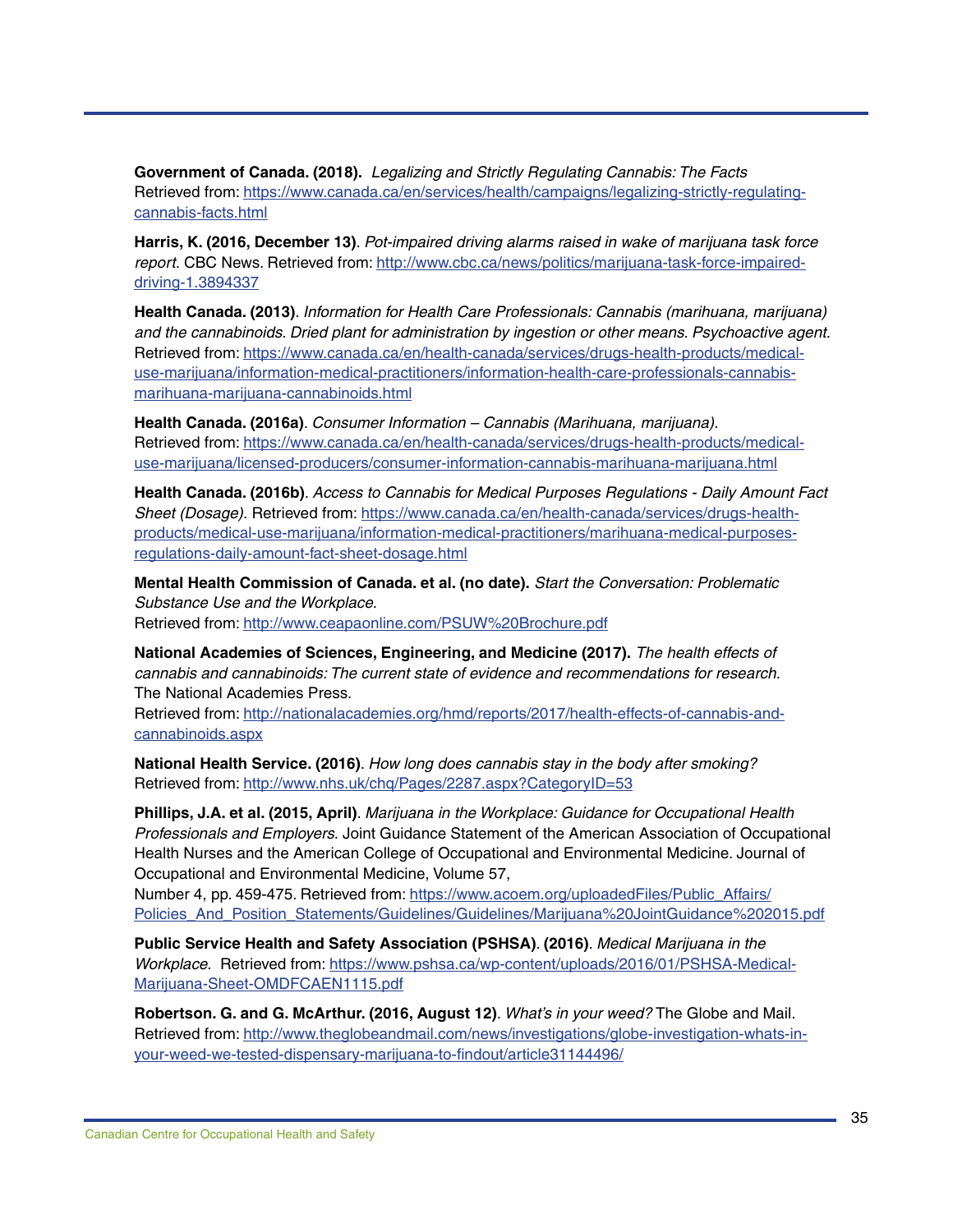**State of Colorado. (2017)**. *Good to Know: Learn the Laws.* Retrieved from:<http://goodtoknowcolorado.com/laws>

**Workplace Safety North. (2107)**. *Is Your Drug and Alcohol Policy Up To Date?* Retrieved from: [https://www.workplacesafetynorth.ca/news/news-post/your-drug-and-alcohol-policy](https://www.workplacesafetynorth.ca/news/news-post/your-drug-and-alcohol-policy-date-0)[date-0](https://www.workplacesafetynorth.ca/news/news-post/your-drug-and-alcohol-policy-date-0)

**World Health Organization. (2017)**. *Health topics: Disabilities.* Retrieved from:<http://www.who.int/topics/disabilities/en/>

**World Health Organization. (2016)**. *The health and social effects of nonmedical cannabis use.* Retrieved from:<http://apps.who.int/iris/bitstream/10665/251056/1/9789241510240-eng.pdf>